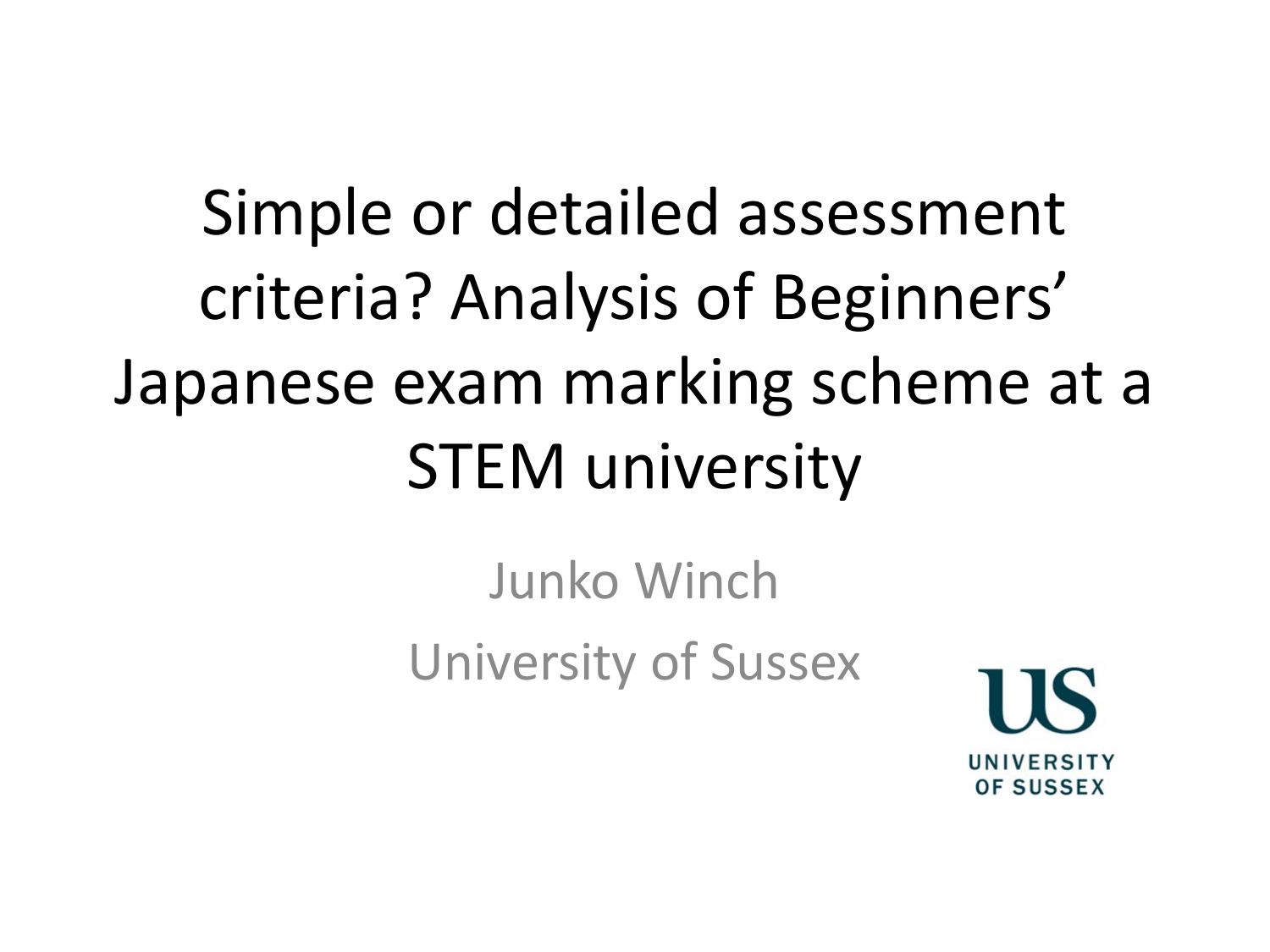

Q1: Please raise your hand if think that grading student writing based on assessment criteria is a subjective process ?

Q2: Please raise your hand if you think teaching STEM students and non-STEM students does not make any differences in language teaching?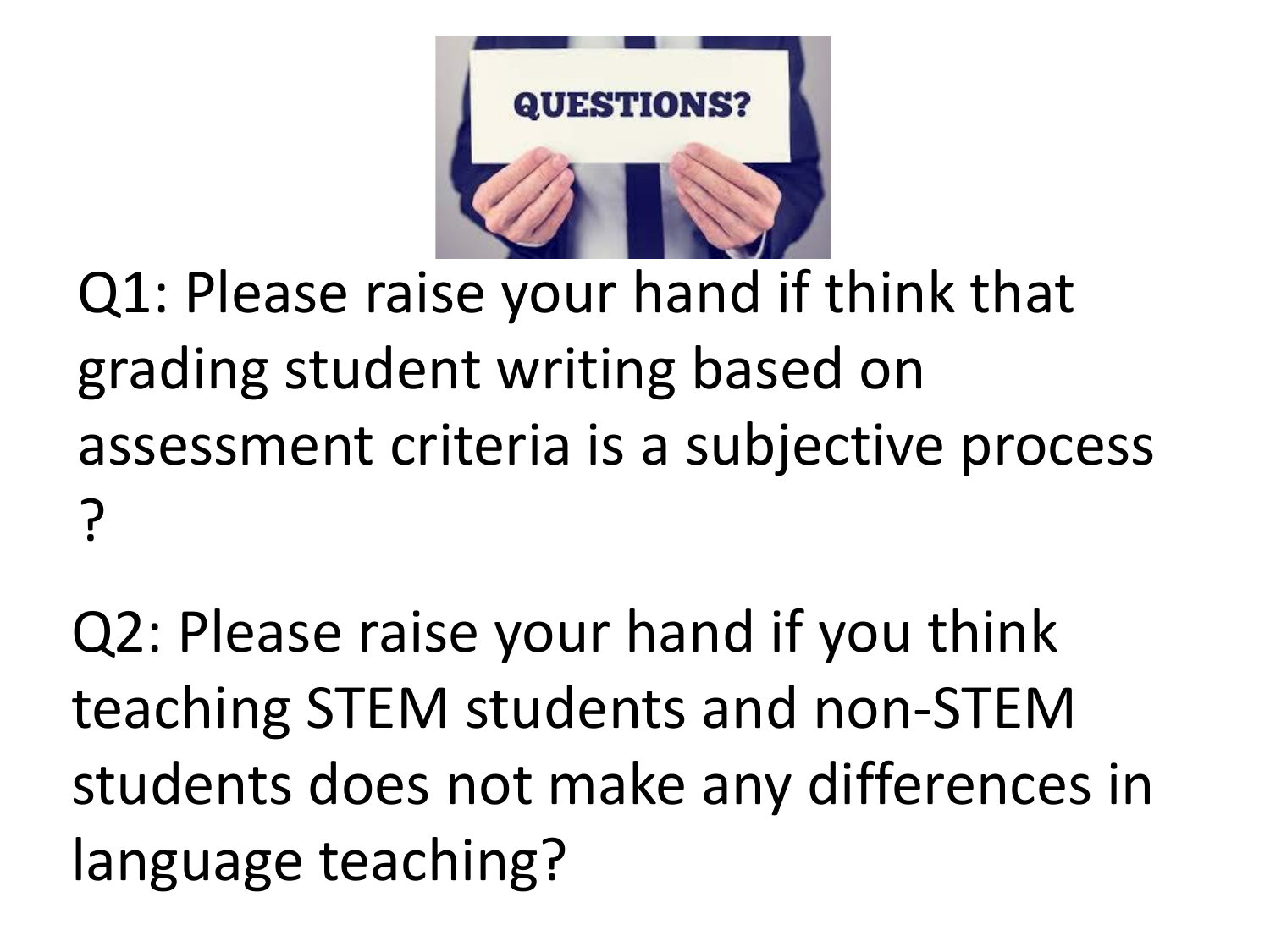

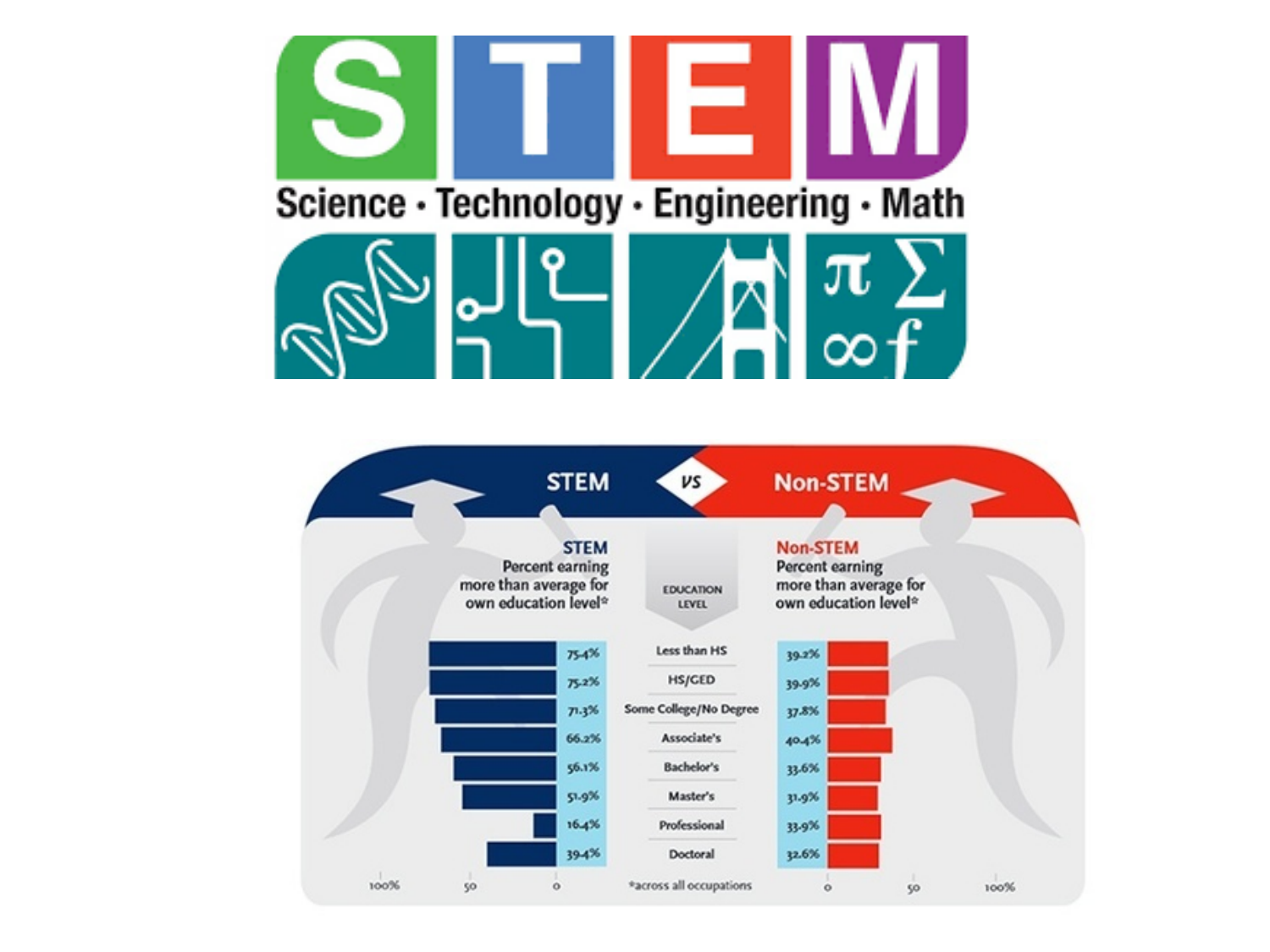#### Different pedagogical disciplines



 $\rightarrow$ The sample of this presentation = hard pure & hard applied disciplines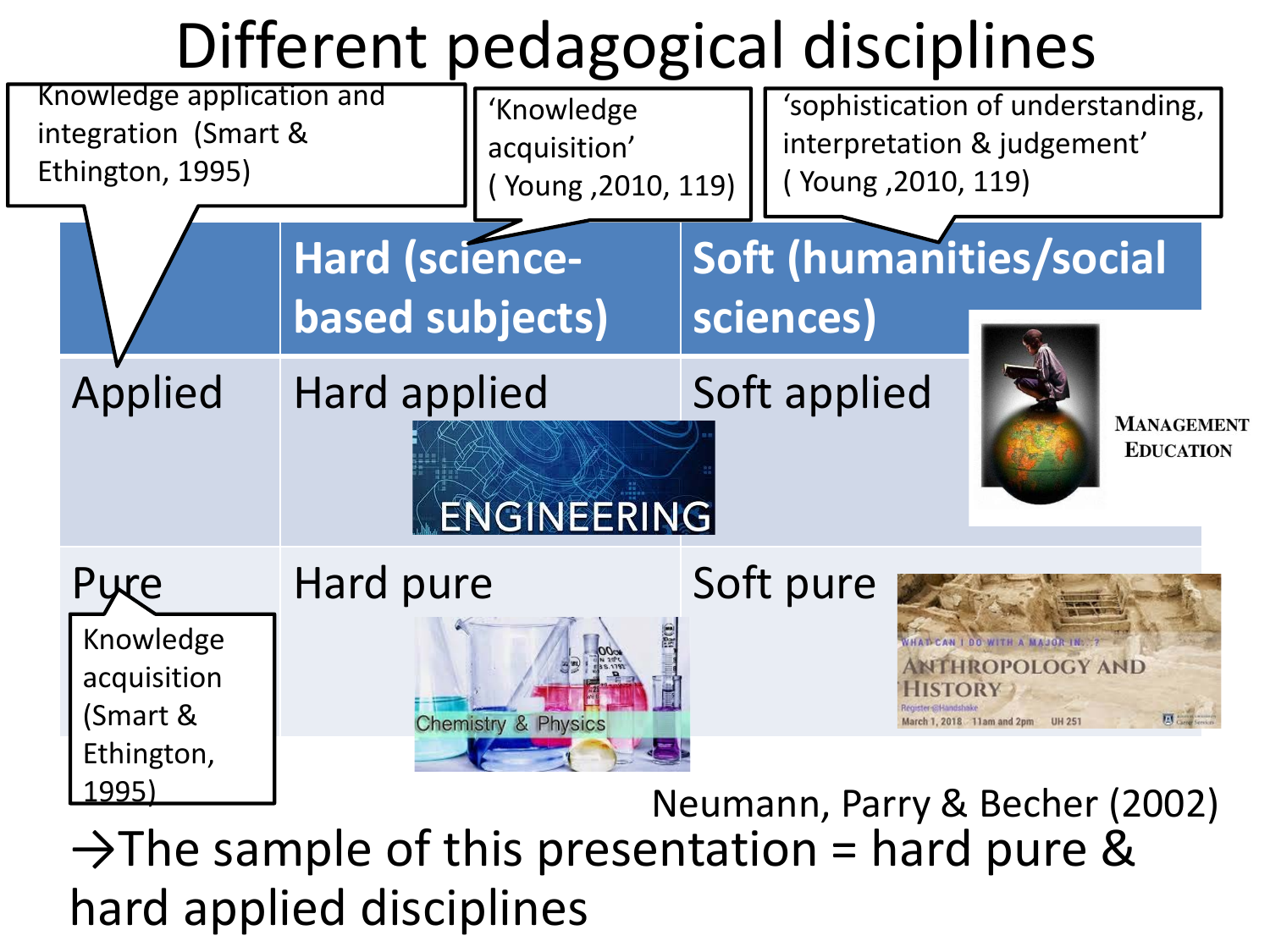# Knowledge acquisition

Main cognitive purposes:

**Hard pure (Chemistry & Physics)**

• Enhance students' logical reasoning

**Hard applied (Engineering)**

• Problem-solving and practical skills

> Practical competence and ability to apply theoretical idea to professional context

Science · Technology · Engineering · Mat

Students' characteristics:

- 1. Good retentive memory for facts.
- 2. Ability to solve logically structured problems.
- 3. Adeptness in quantitative calculation.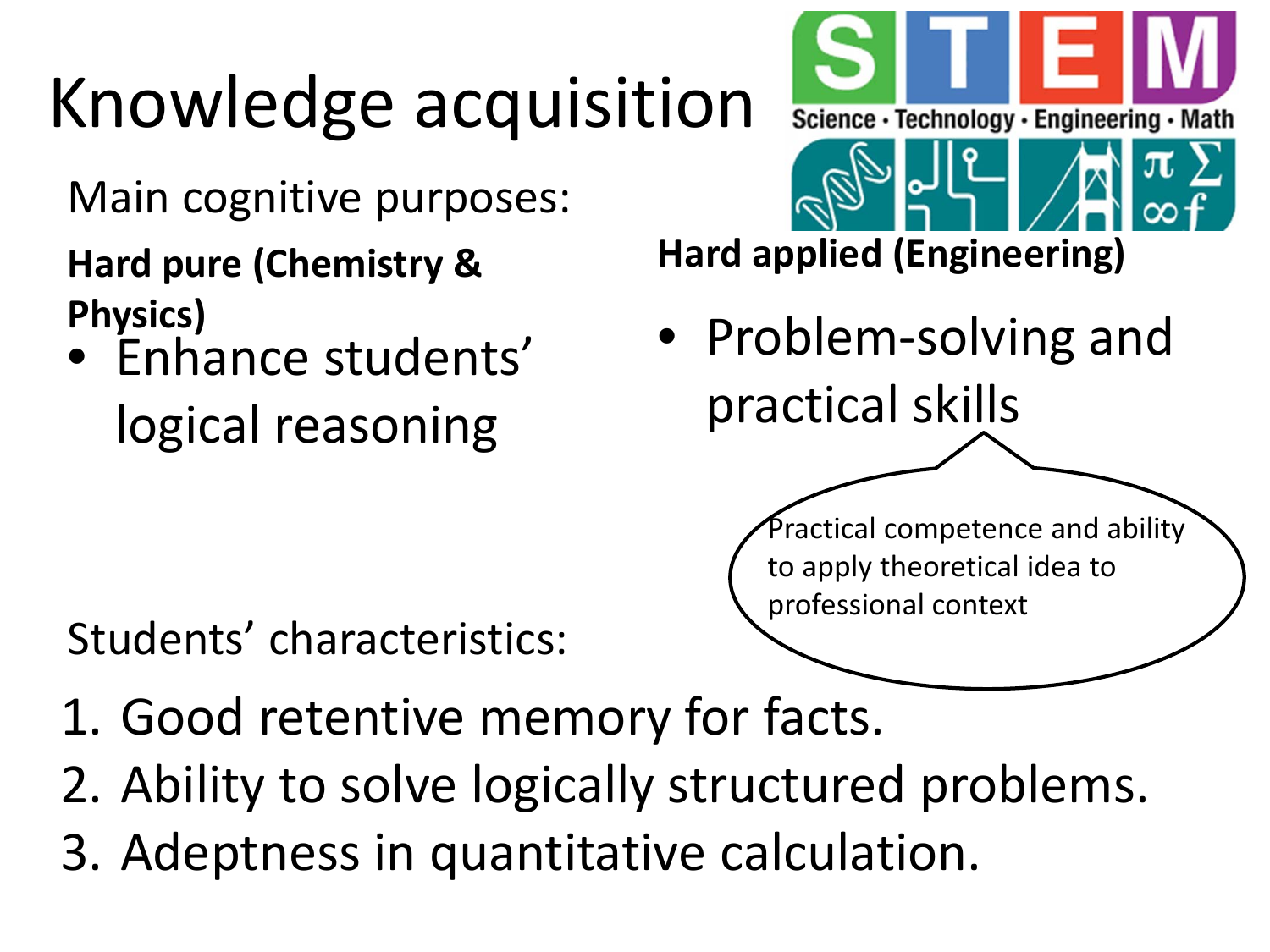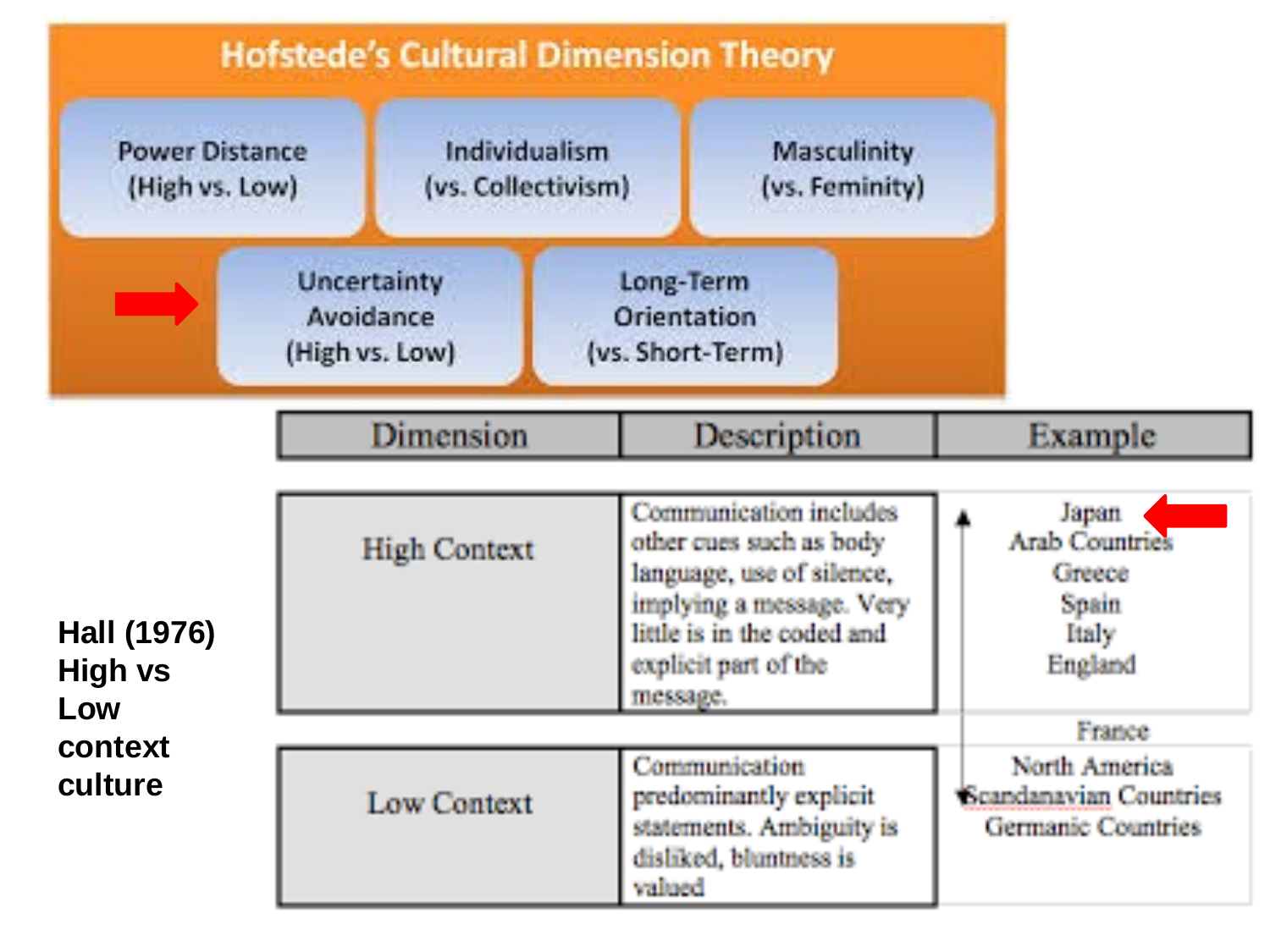### Uncertainty avoidance

• 'the extent to which the members of a culture feel threatened by ambiguous or unknown situation' (Hofstede et al., 2010, 191)

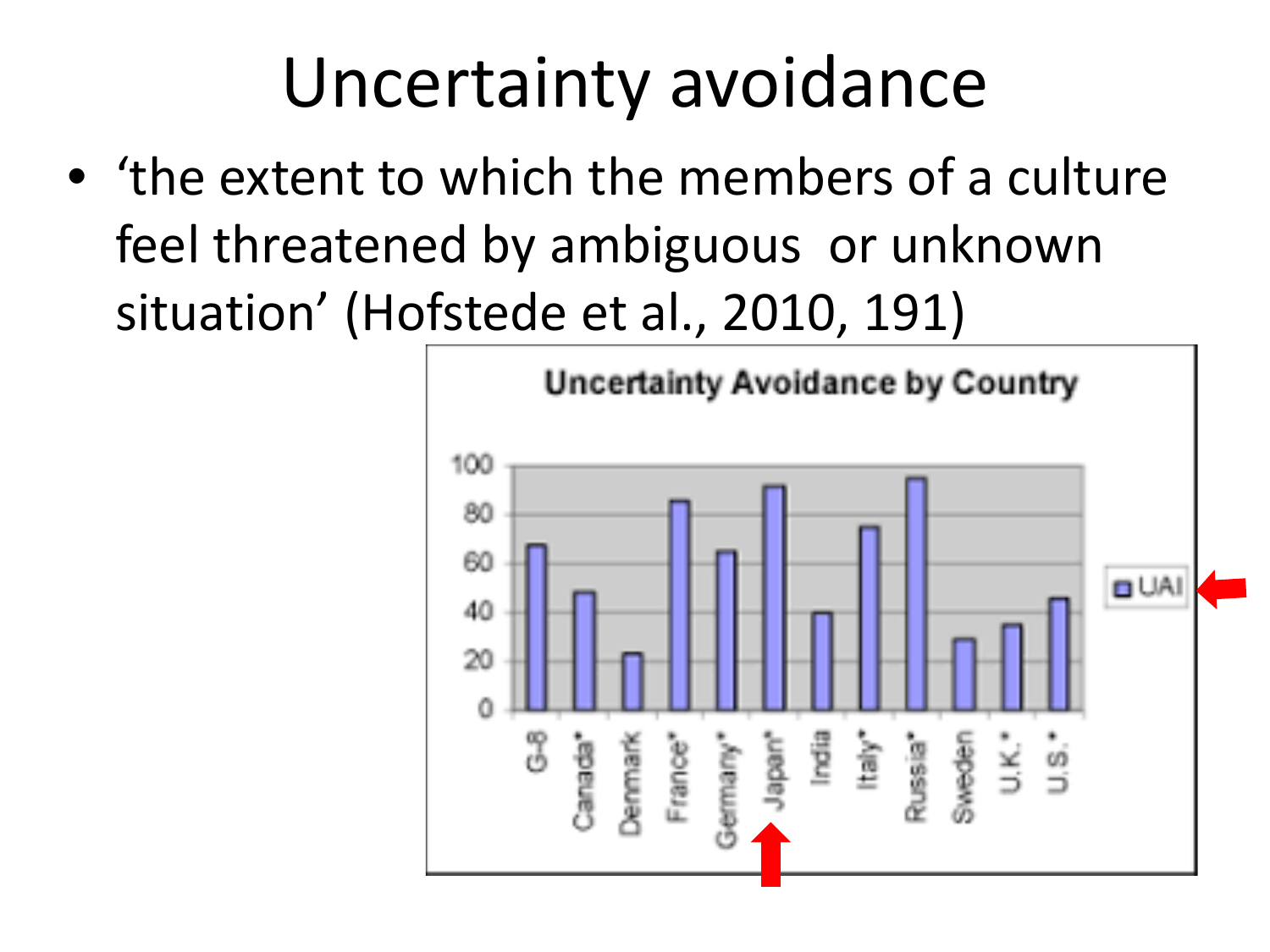### Uncertainty avoidance

#### **Strong uncertainty avoidance**

- students comfortable with structured learning situations and concerned with right answers, precision and punctuality come naturally and fear of ambiguous situation and unfamiliar risks' (Hofstede, 1991, 125)
- 'they (students) are expected to be rewarded for accuracy' (Hofstede et al. 2010, 205)

**Weak uncertainty avoidance**

- students are comfortable with open-ended learning situations and concerned with good discussion.
- Precision and punctuality have to be learned and they are comfortable in ambiguous situation and with unfamiliar risks'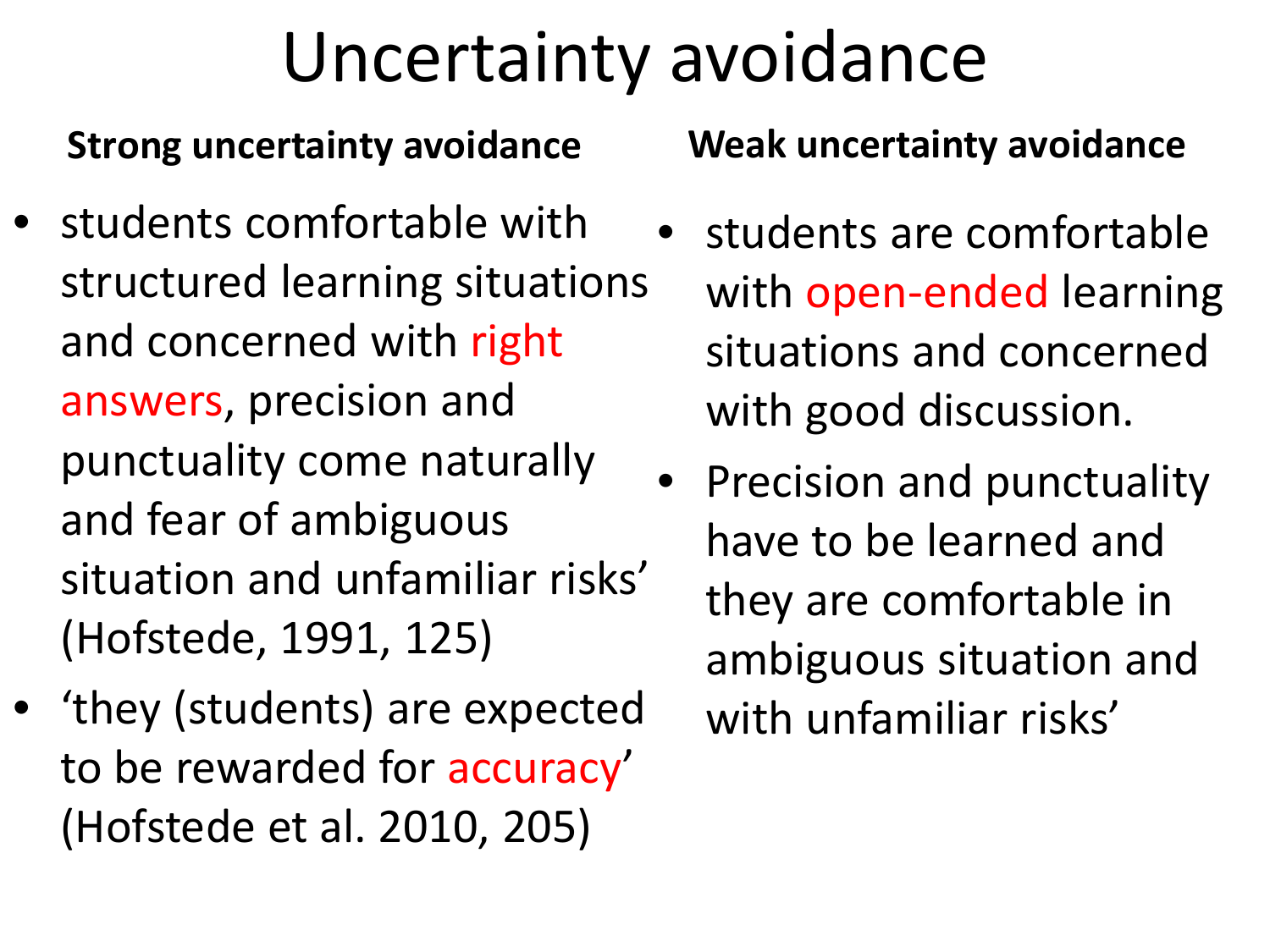## Control *vs*. Freedom

#### **Control**

#### **Freedom**

- Right answer/One correct answer
- Accuracy

• Open-ended learning/Openended questions

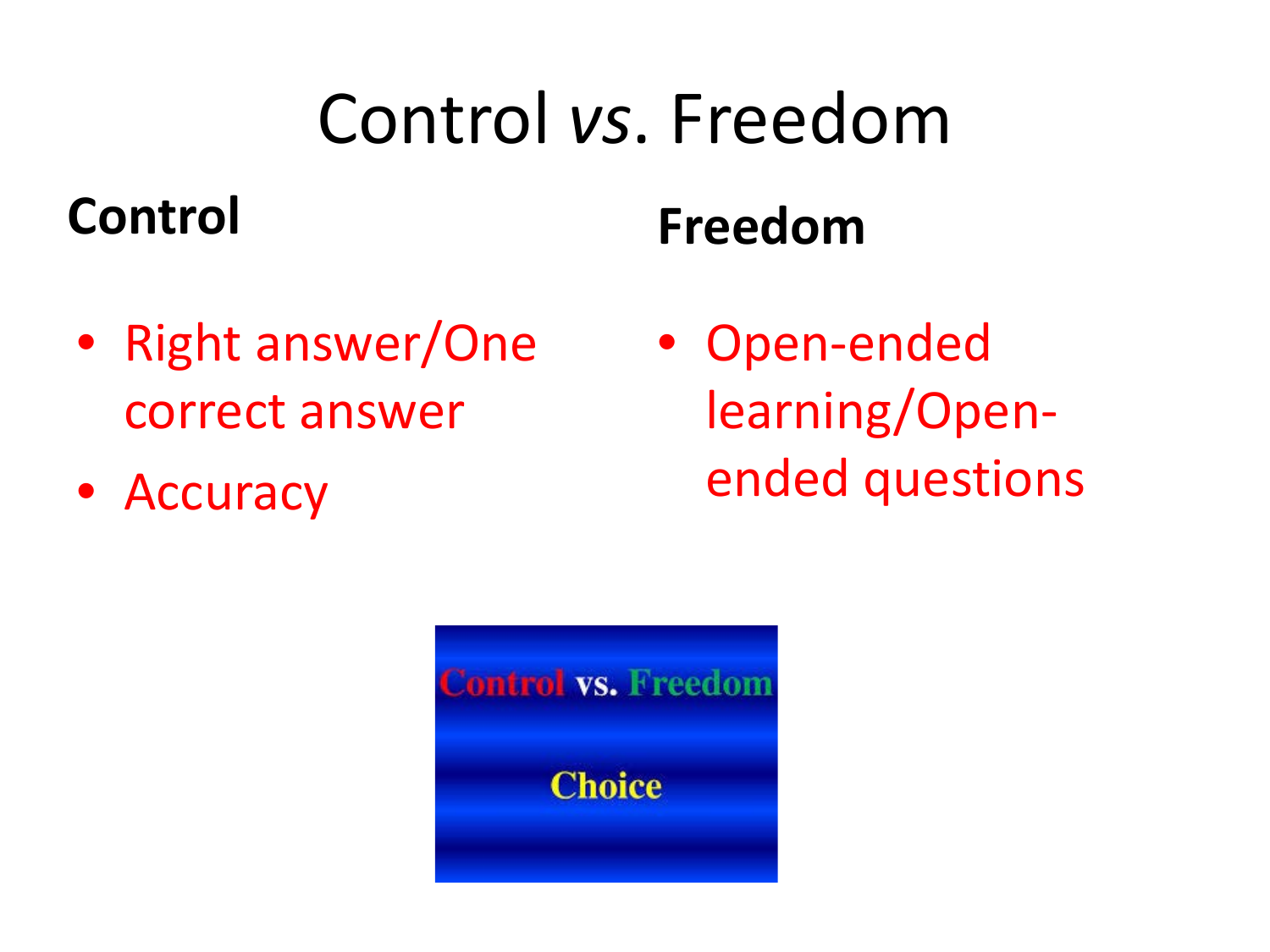#### **Who prefer Strong** *vs.* **Weak Uncertainty Avoidance culture?**

**Those who prefer Strong Uncertainty Avoidance in university context:**

- 1. Those who were educated in Strong Uncertainty Avoidance culture
- 2. Those who study and teach STEM subjects
- 3. The lower track students who study language in a mixed ability class

**Those who prefer Weak Uncertainty Avoidance in university context:**

- 1. Generally, Anglophone countries are labelled as Weak Uncertainty Avoidance nations
- 2. Those who study and teach arts or music subjects
- 3. The high track students who study language in a mixed ability class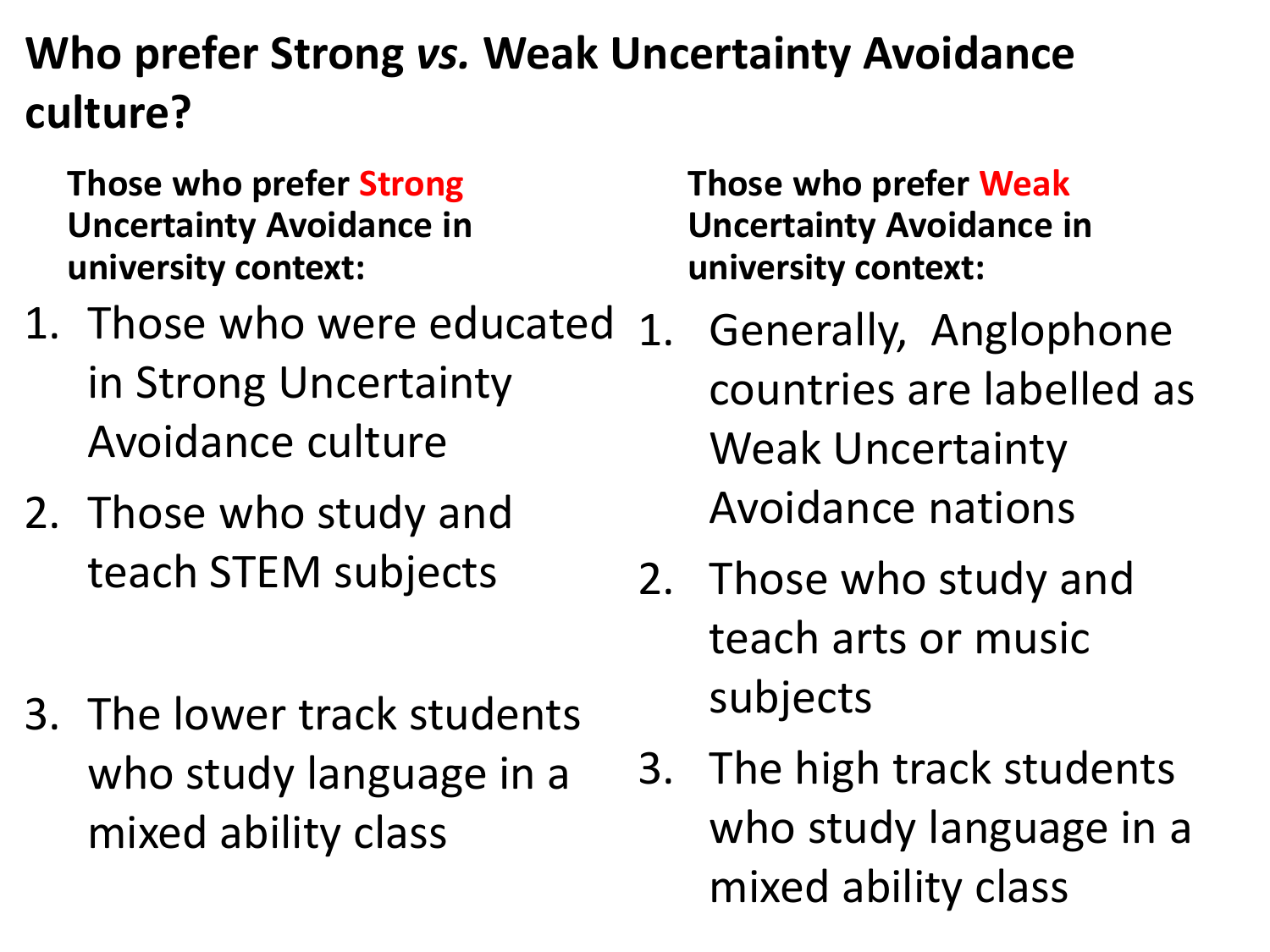# **Accuracy** *vs.* **Creativity**





**Accuracy vs. Creativity? The Debate** 





• Value accuracy

Higher marks are given to the students who produced writing with accurate vocabulary and grammar use

• Strong Uncertainty Avoidance culture

-Higher marks are given to the students who use more advanced vocabulary and grammar which is beyond

- their level in spite of errors.
- Tolerance for error

Value creativity

- Weak Uncertainty Avoidance culture
- -Overlook the basics.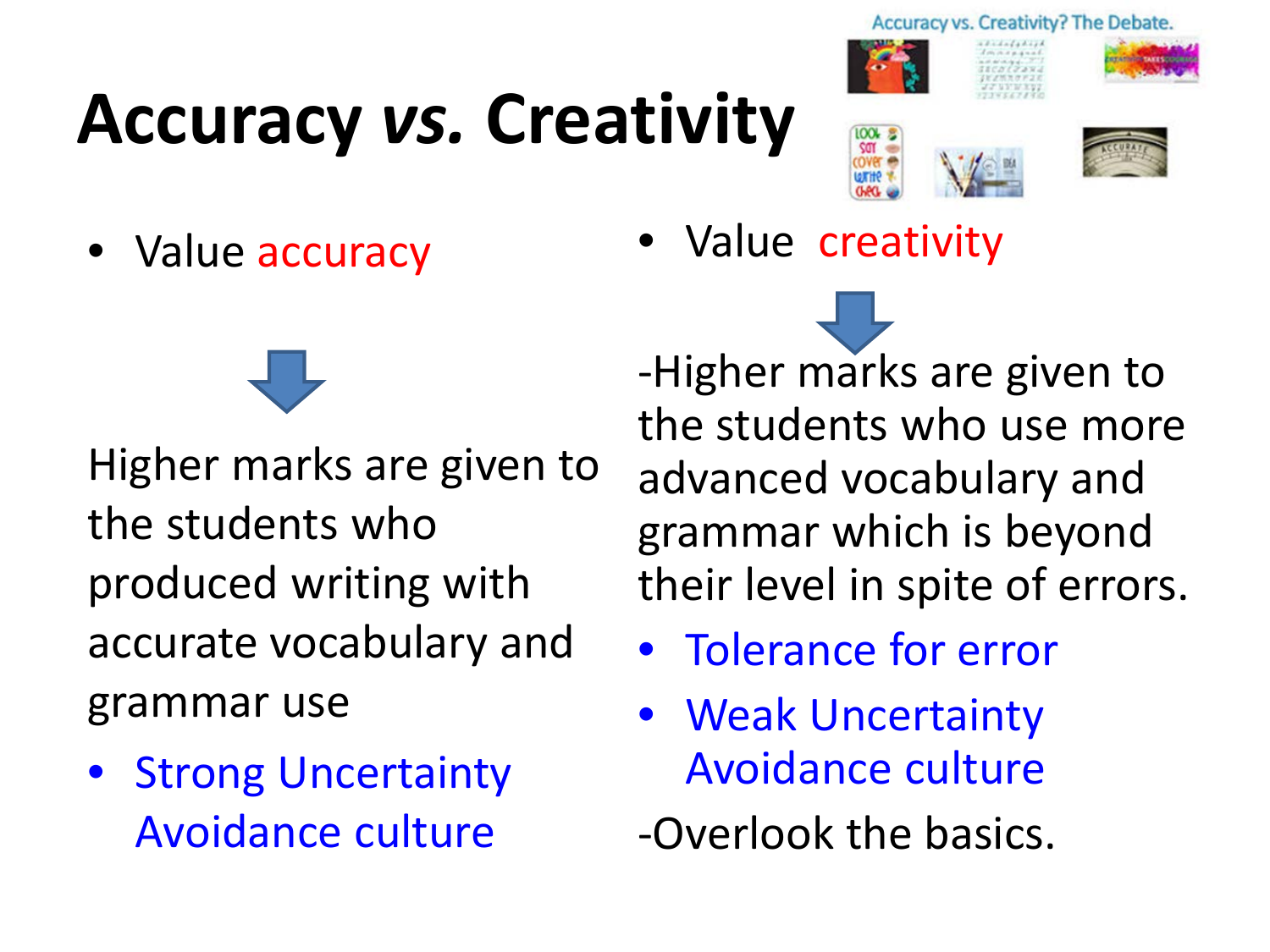#### High *vs* Low context culture (Hall, 1976) **High context culture Low context culture**

- 'very little is in the coded, explicit, transmitted part of the message'(Hall, 1976, 79)
- 'HC cultures tend to use indirect, nonconfrontational, and vague language, relying on the listener's or reader's ability to grasp the meaning from the context (Hall, 1976, 84)
- 
- 'the mass of the information is vested in the explicit code' (Hall, 1976, 91)
- 'LC cultures tend to use a more direct, confrontational, and explicit approach to ensure that the listener receives the message exactly as it was sent' (Hall, 1976, 84)
- 'Result-oriented'
- E.g. detailed job description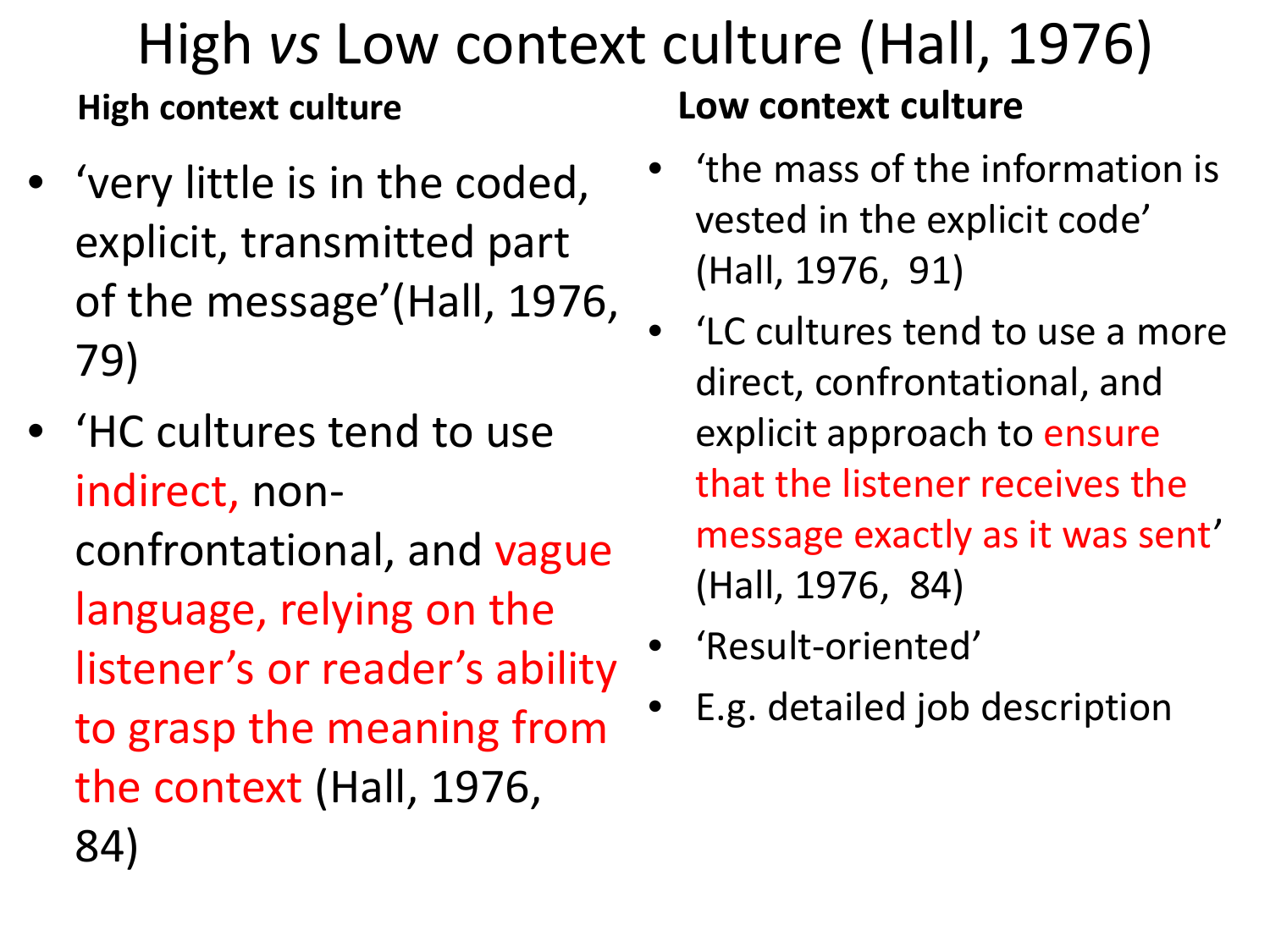• 'In Anglo-Western academic culture, the writer is responsible for direct and explicit construction of meaning, while Confucianheritage writers show respect for their readers by presenting material without spelling out its relevance and allowing the readers to draw inference from it. (Charnock, 2010)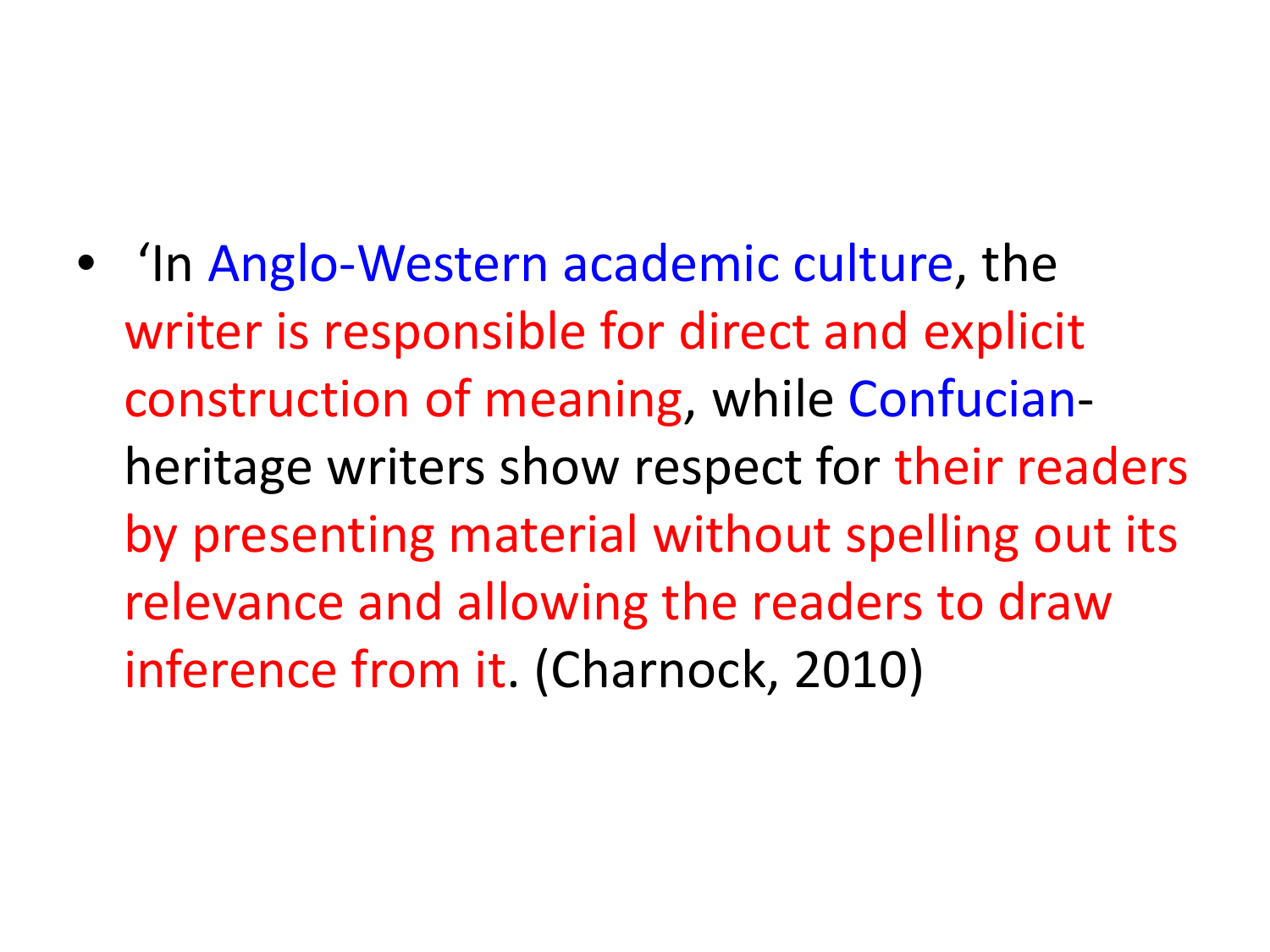#### 'logic which is the basis of rhetoric, is evolved out of culture; is not universal'



Oriental writing is summarised by '**the approach of indirection**' which is explained 'turning and turning in a widening gyre' (Kaplan, 1966, 17).

(Kaplan: 1966: 21)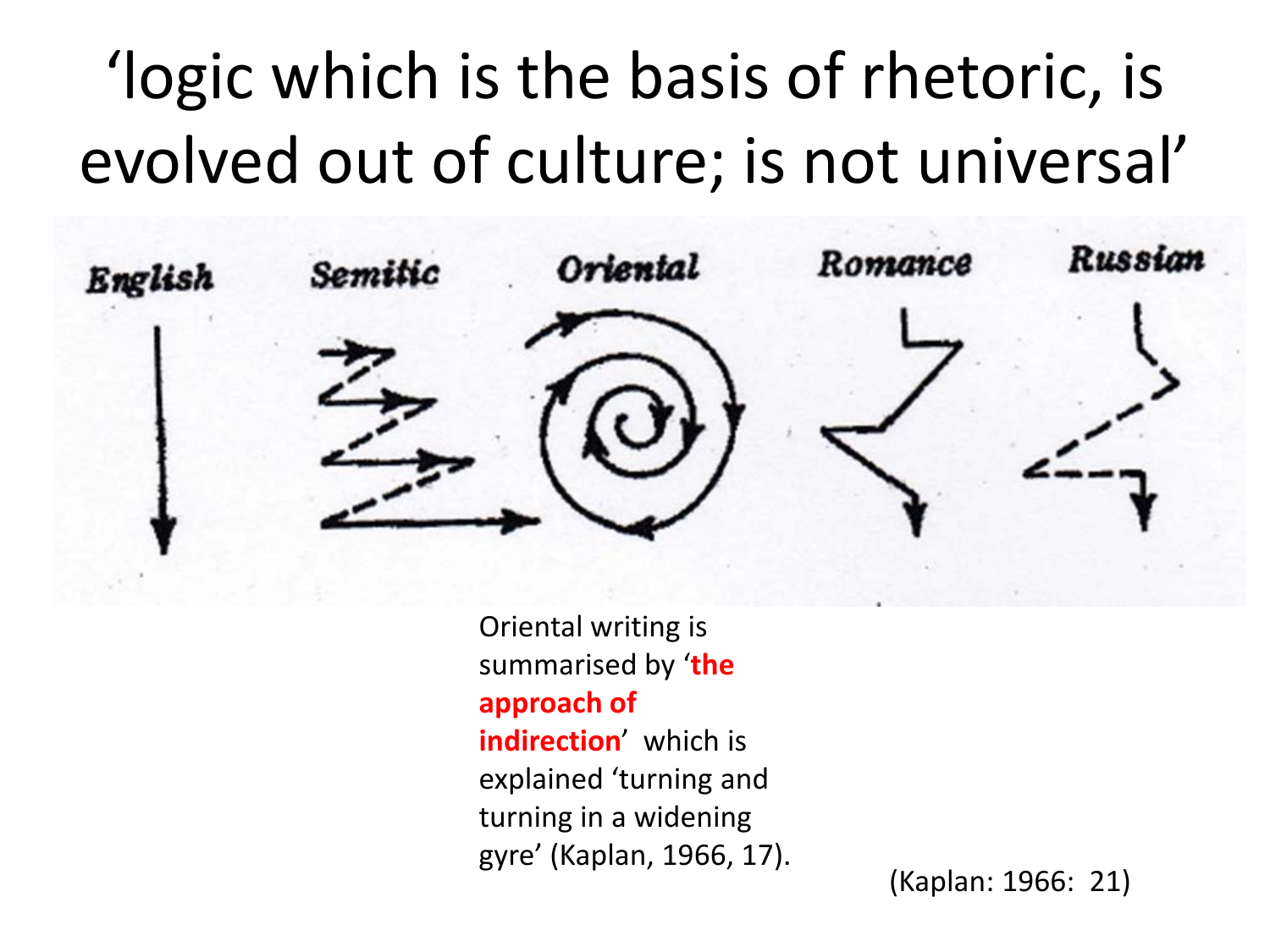## High *vs* low context and collectivist vs individualist culture

**High context culture and collectivist**

• Information belongs to the group, not the individual. That way, individuals are linked together into a collective… In group-oriented cultures, what is known by one member of a group is known by all members of the group' (Varner & Beamer, 2005, 241).

**Low context culture and individualist**

• 'In individual culture, what is known by one individual is not automatically the property of the group' (Varner & Beamer, 2005, 241).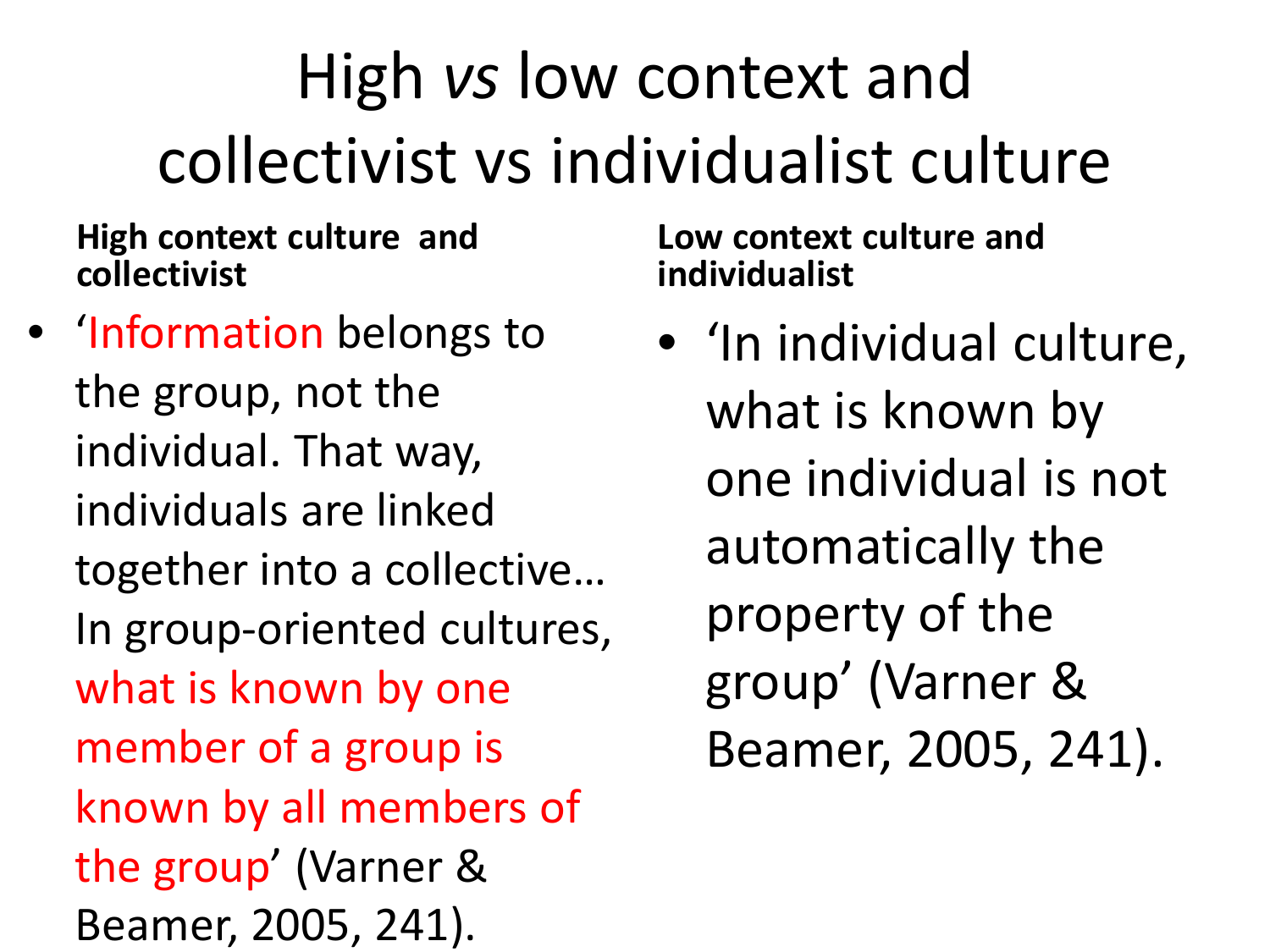# Method

• Sample

Japanese Beginners' language summative assessment criteria for written section at a British university which teaches students whose major is only STEM subjects and medicine in 2016/17

Course work (40%), Final exam (40%), Oral (20%) Breakdown of final exam: Grammar & Reading (30%) and Writing (10%)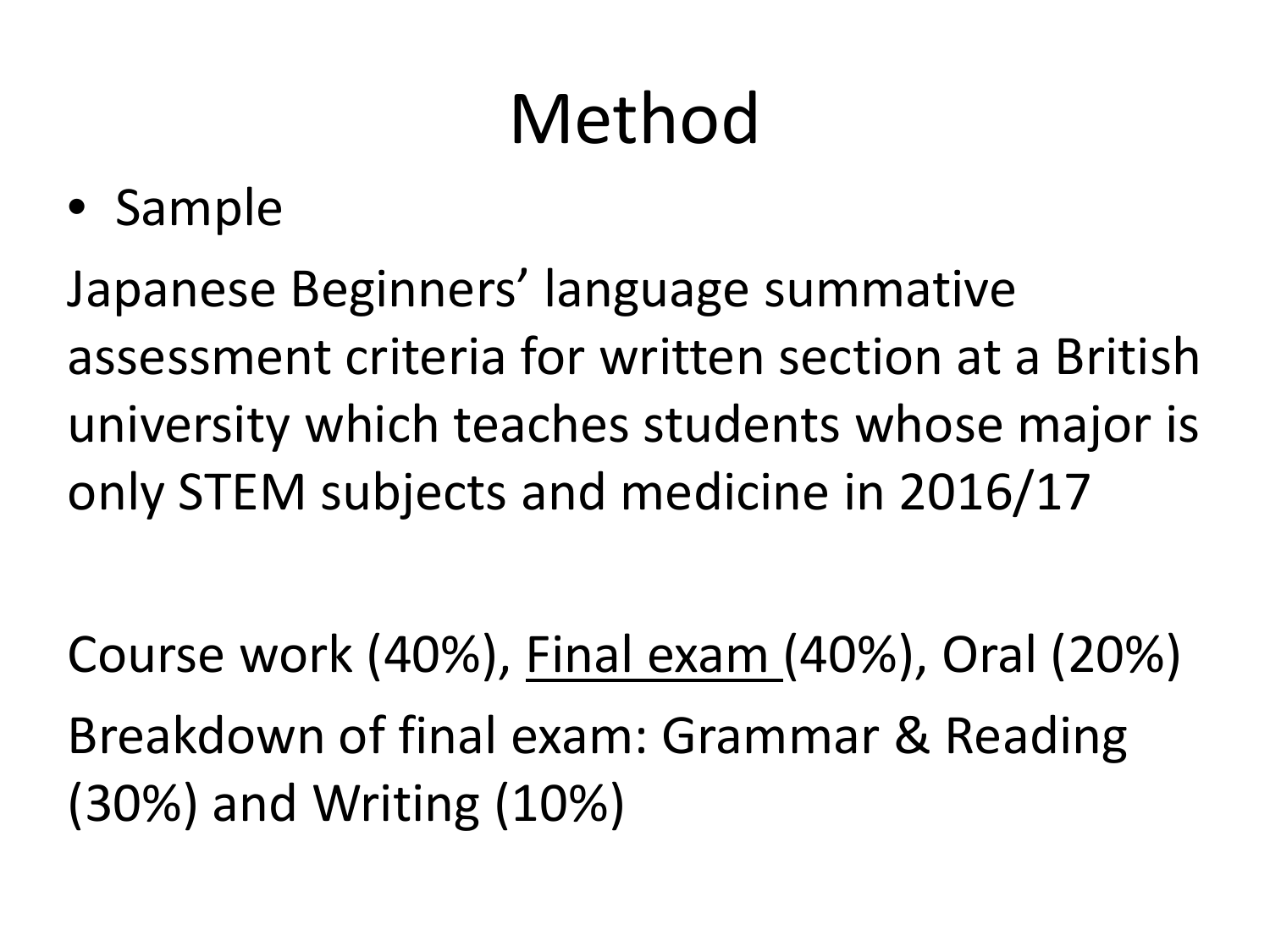#### Procedure

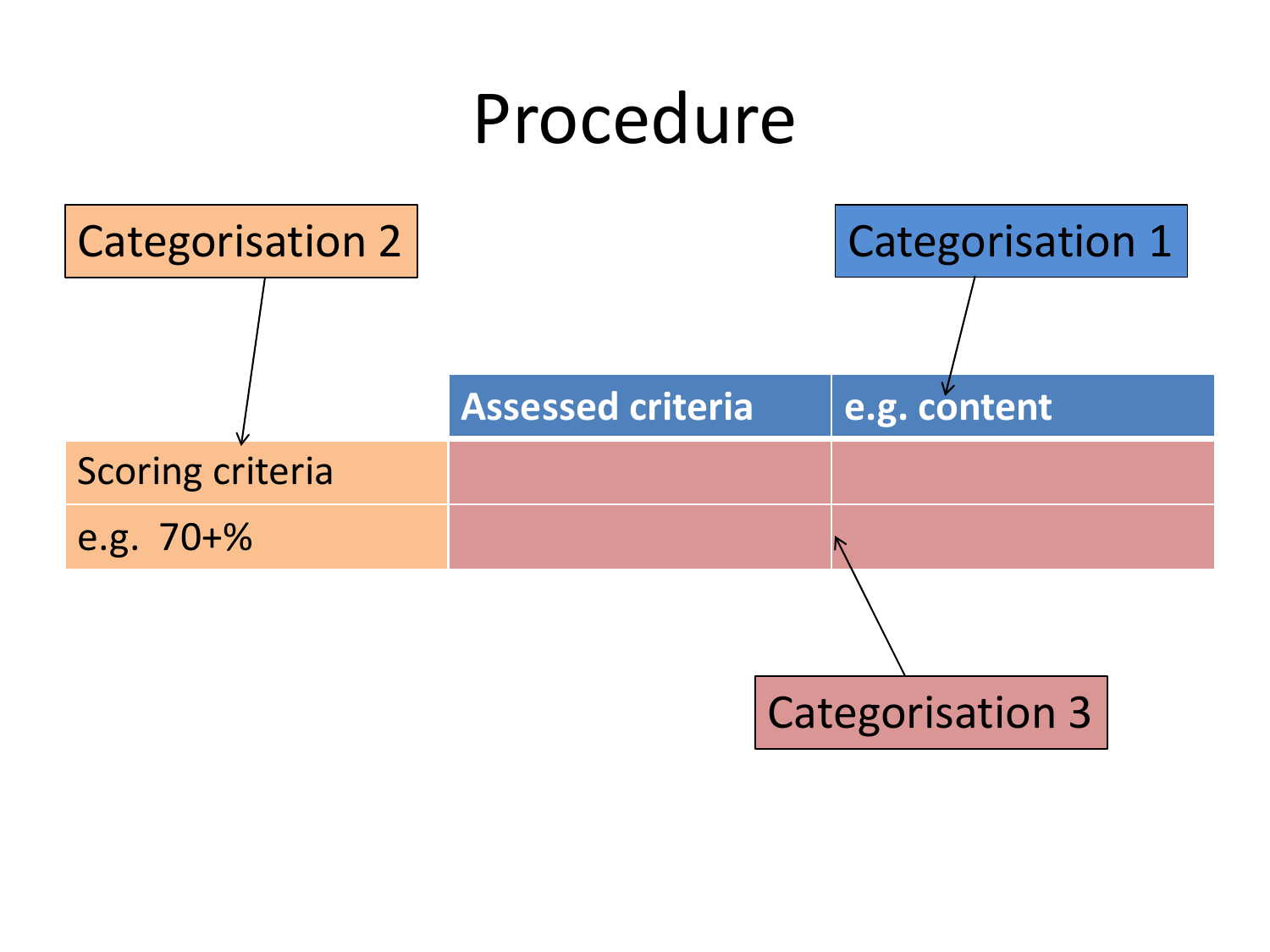Result: Categorisation 1 (categories to be assessed)

- 4 categories
	- 1. Vocabulary
	- 2. Spelling
	- 3. Content &Organisation
	- 4. Grammar & Structure

Not defined in categorization 1. These will be discussed in Categorisation3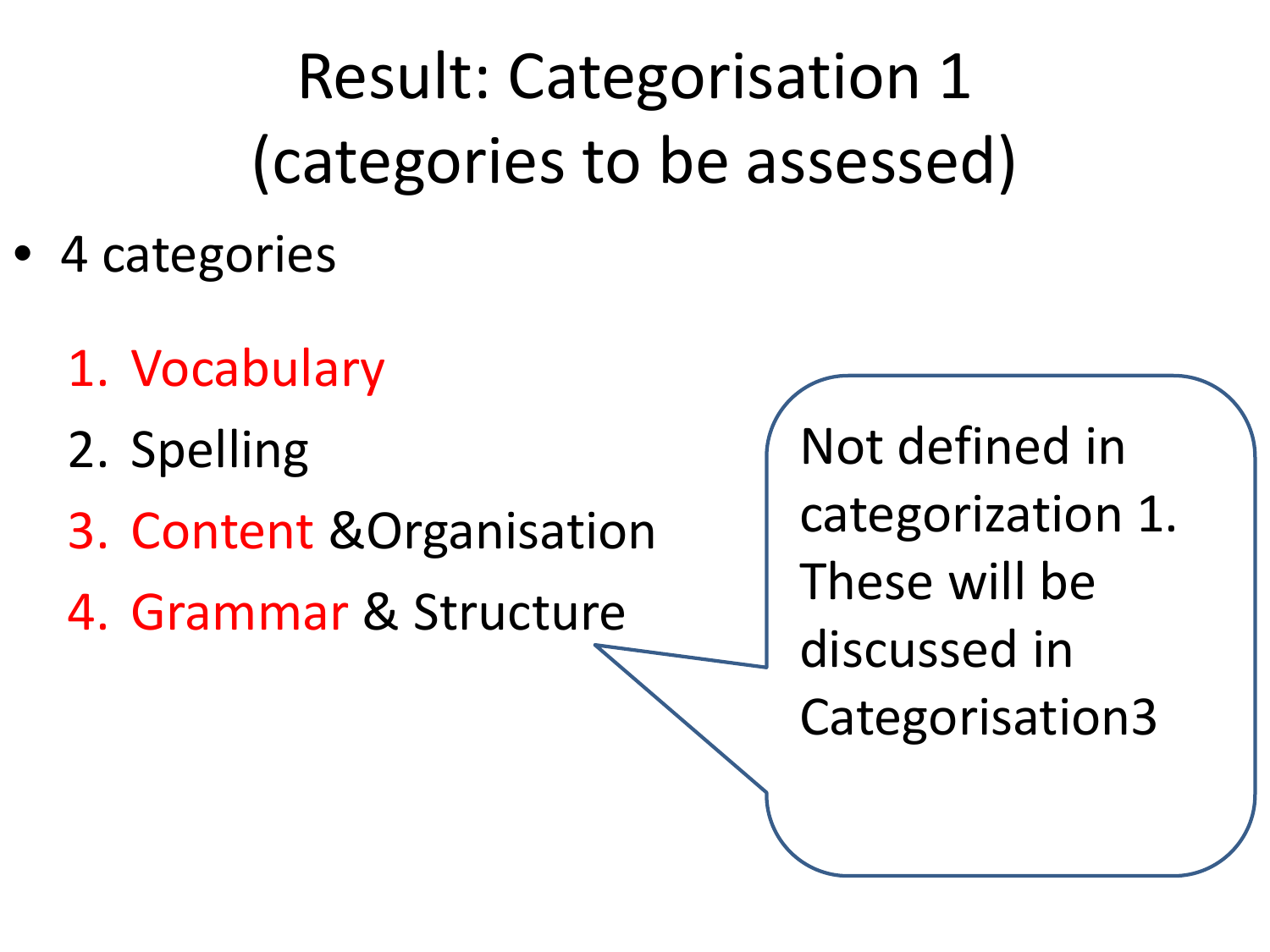#### Result: Categorisation 2 (scoring criteria and guide)

| <b>80s</b> | Exceptionally good. Very rare to give over 80%, (it is possible to<br>give over 80% but only in rare circumstances).                                                                                                                                                                                 |
|------------|------------------------------------------------------------------------------------------------------------------------------------------------------------------------------------------------------------------------------------------------------------------------------------------------------|
| 70s        | Excellent. It is beyond expected average.                                                                                                                                                                                                                                                            |
| 60s        | The average is 65%, which is expected that of the students<br>achieved to be a satisfactory level. When students achieved the<br>satisfactory, Between 60 and 64% is what is called average.<br>Between 66 and 69% is above average.<br>The majority of students may be awarded between 66 and 69 %. |
| 50s        | This is below average. These students need to work harder.                                                                                                                                                                                                                                           |
| 40s        | 40-40% is still a pass mark, but these students need significantly<br>improvement.                                                                                                                                                                                                                   |
| 30s        | If there are any students who are applicable in this case, please<br>consult me.                                                                                                                                                                                                                     |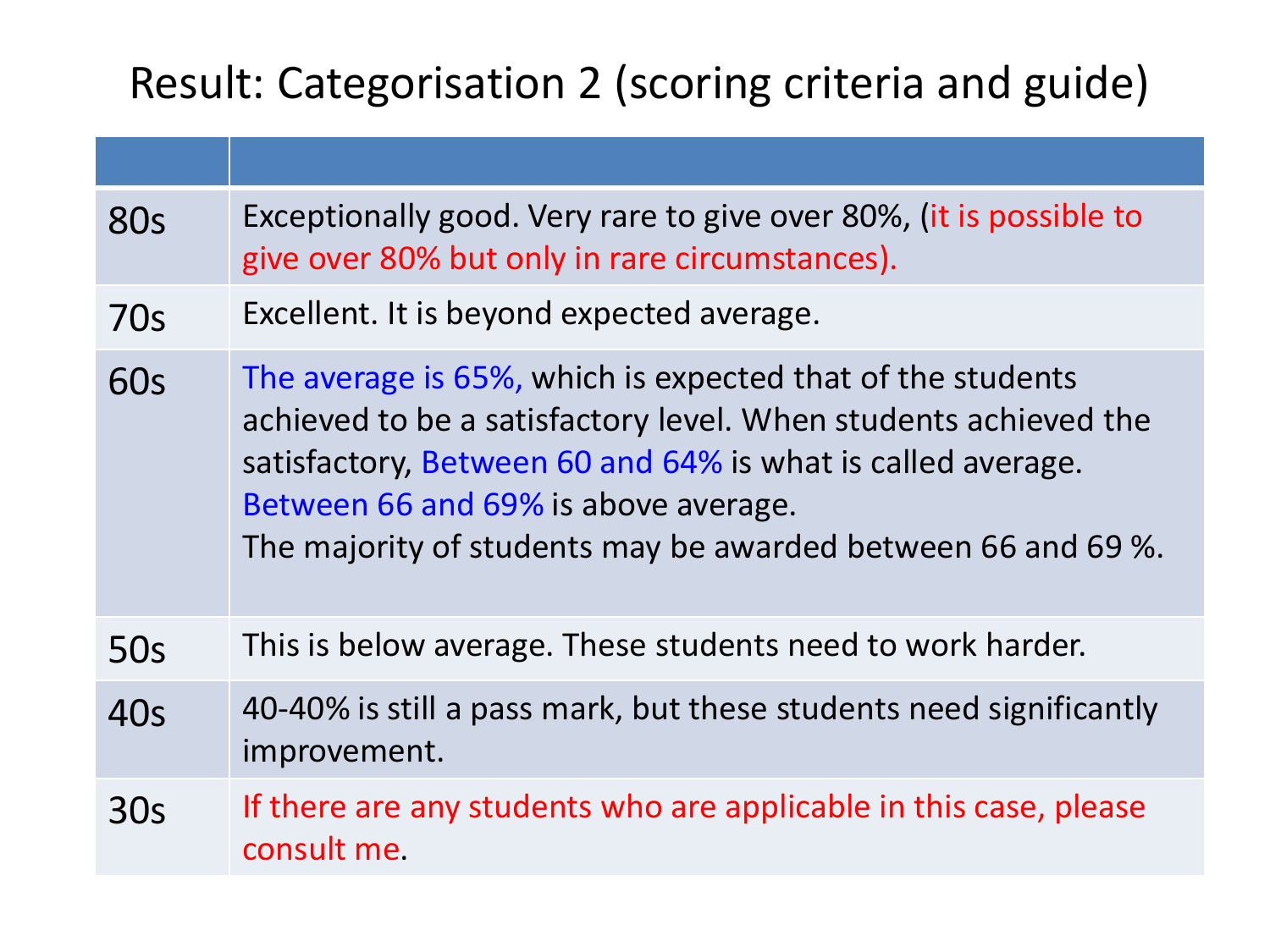In addition, the following deductions may apply:

- With regards to how to use Japanese grid paper
- e.g. Small characters are not written at the top right corner of one box.
- e.g. Full stops start from the top of the first box on the grid paper.
- e. g. Repetition of the same mistakes (up to twice): 1 point deduction.
- e.g. Repetition of the same mistakes (more than three times): 2-3 points deduction.
- With regards to the number of words
- e.g. Reduce points according to the required lines of the Japanese grid paper.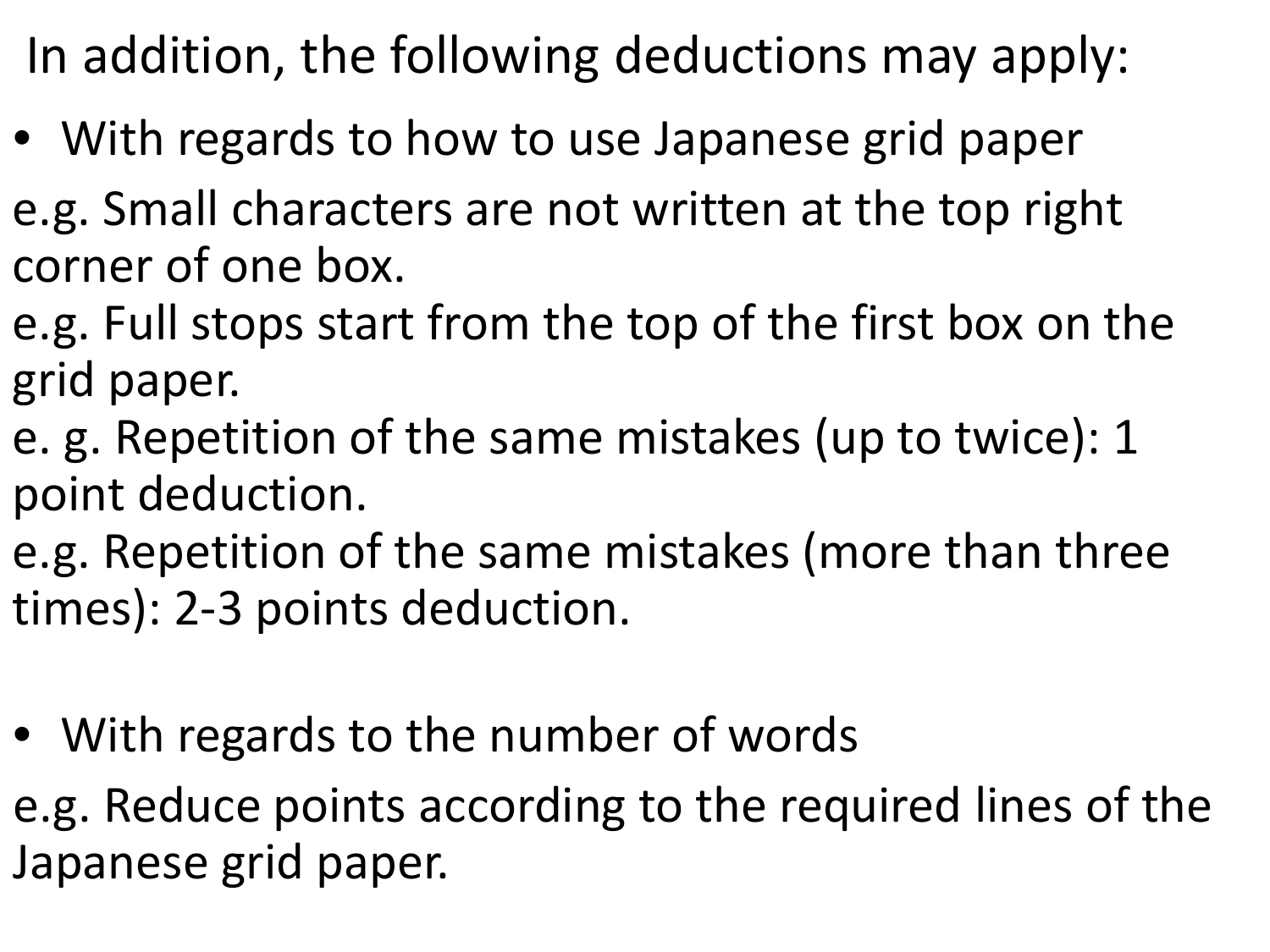### Result: Categorisation 3 1) Vocabulary

'Please check if the students use various studied vocabulary from L1-8. (Family terms, occupation, age, nationality, place and item names, verbs, adjectives and adverbs, time expression, katakana words)'.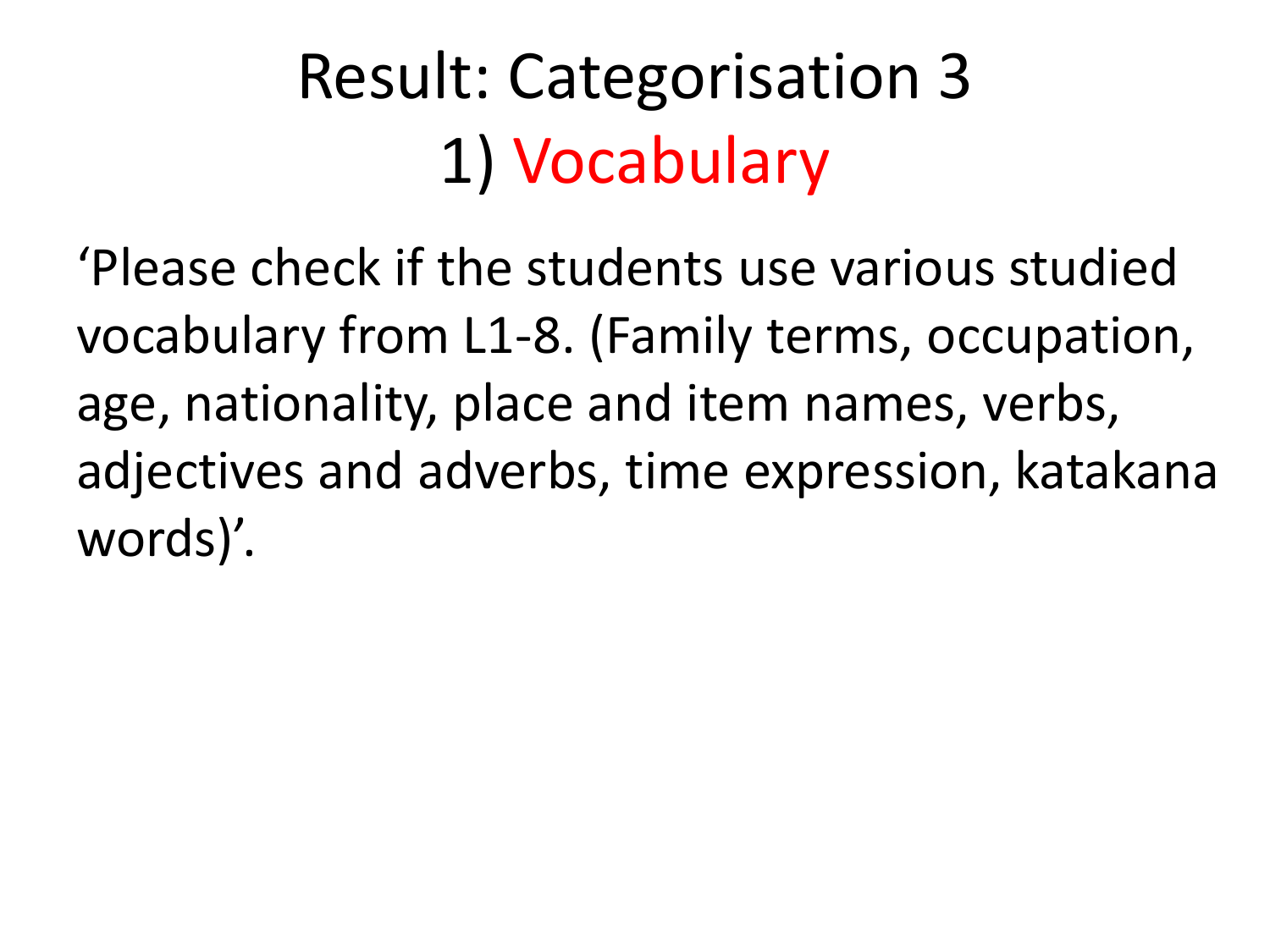# 2) Spelling

- 'Please check if students write hiragana and katakana accurately. We consider if students write them nice and neat or difficult to read?'
- 70+%: If there are hardly any mistakes
- 60s: There are mistakes but is acceptable, this is considered as average
- 50s: You can see quite a few mistakes. This is considered as below average
- 40s (There are cases of below 40%): There are many mistakes and students do not understand the basic grammar and writing rules'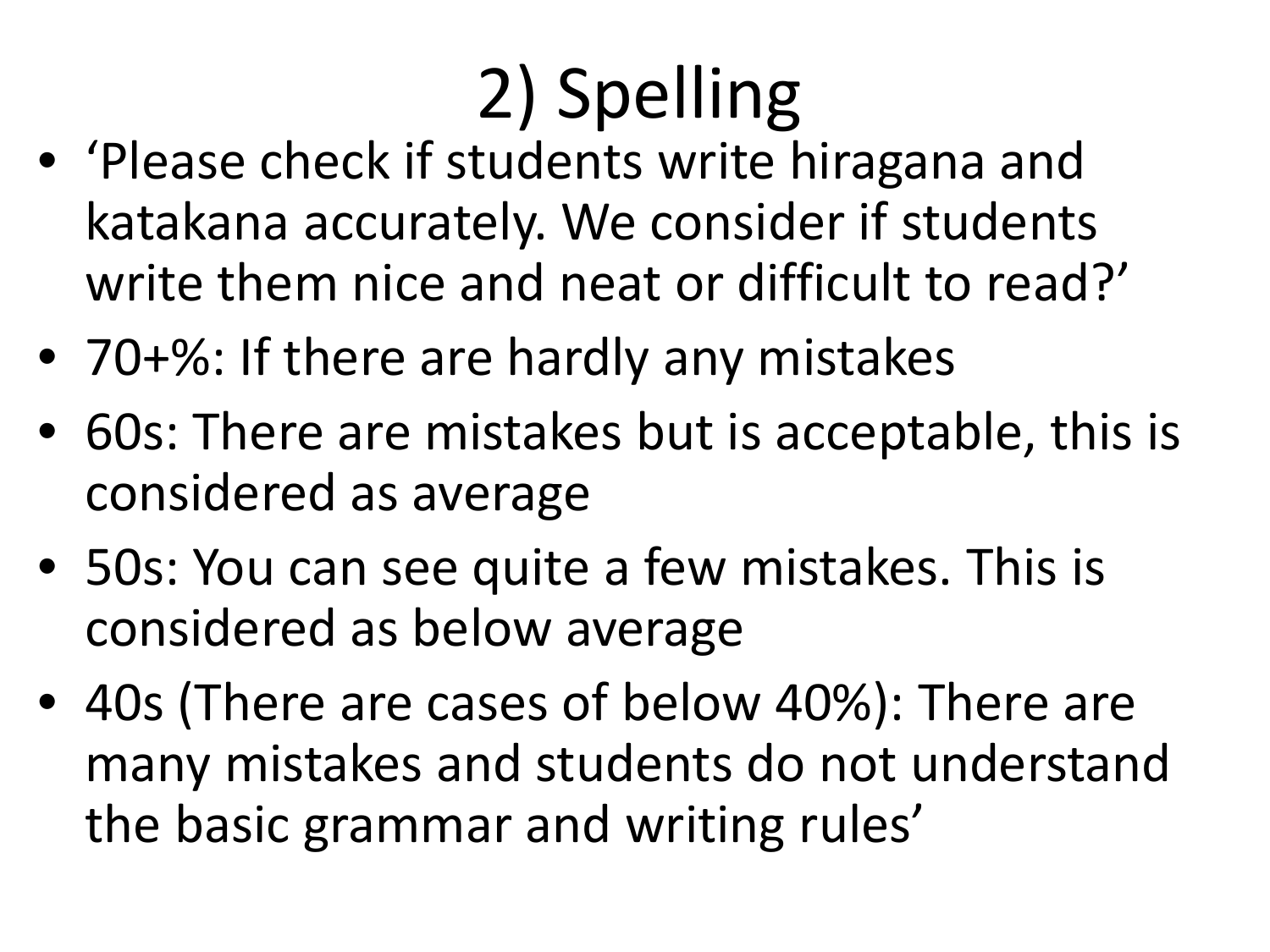# 3) Content & Organisation

- 'The Content is rich and interesting?
- At this level, students have limited 'Vocabulary' & 'Grammar' so the rich and interesting 'Content' may not be apparent.
- But those who use various learned 'Vocabulary' and 'Grammar' points is usually rich and interesting enough.
- In other words, those who have a few mistakes but do not include various learned 'Vocabulary' & 'Grammar' points are not so rich and interesting in 'Content'.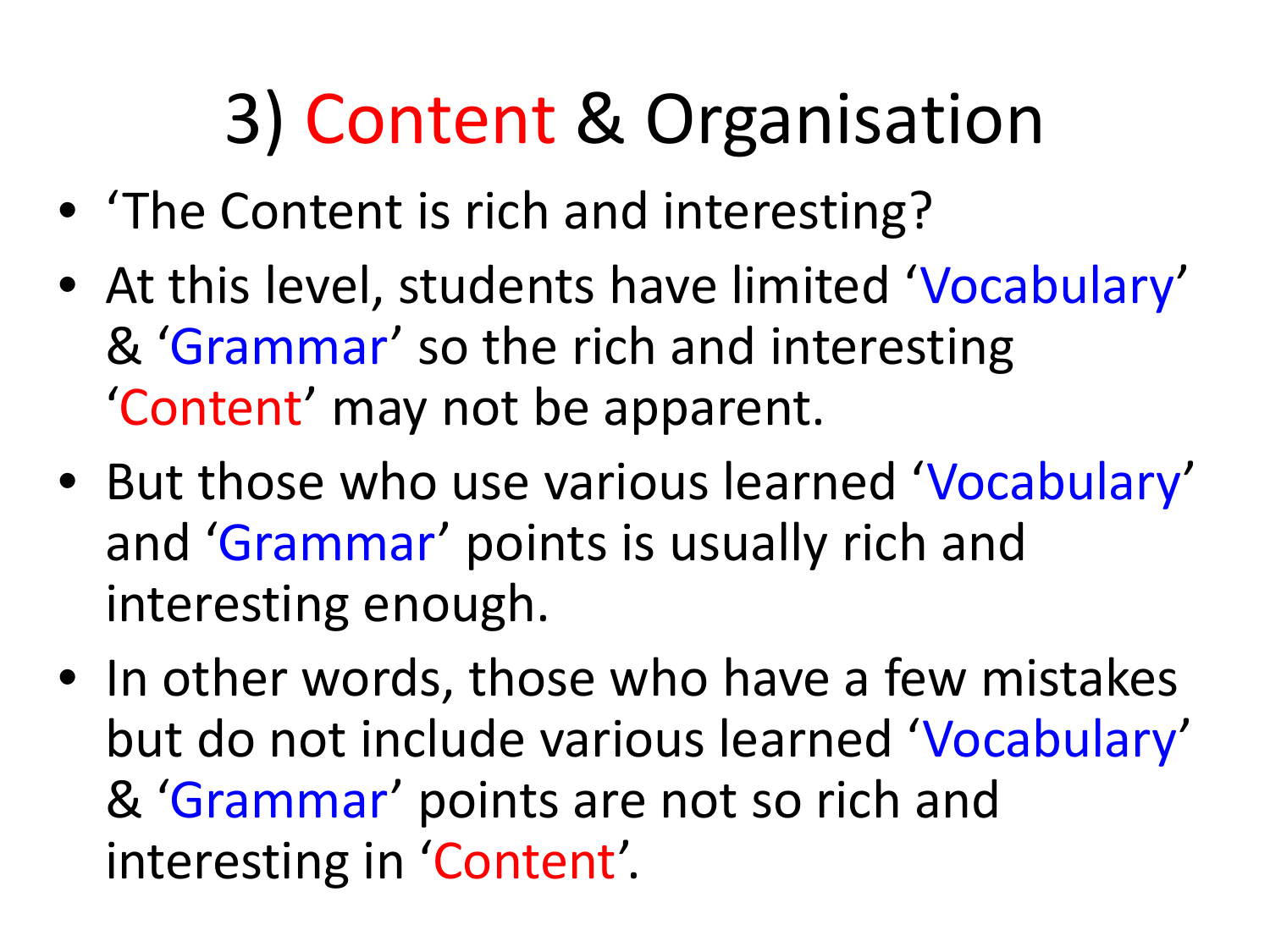- Do paragraphs exist?
- Do sentences flow naturally?
- The sentences are coherent and make sense?
- Do the students use grid paper correctly?

• 'individuals are linked together into a collective... … In group-oriented cultures, what is known by one member of a group is known by all members of the group' (Varner & Beamer, 2005, 241).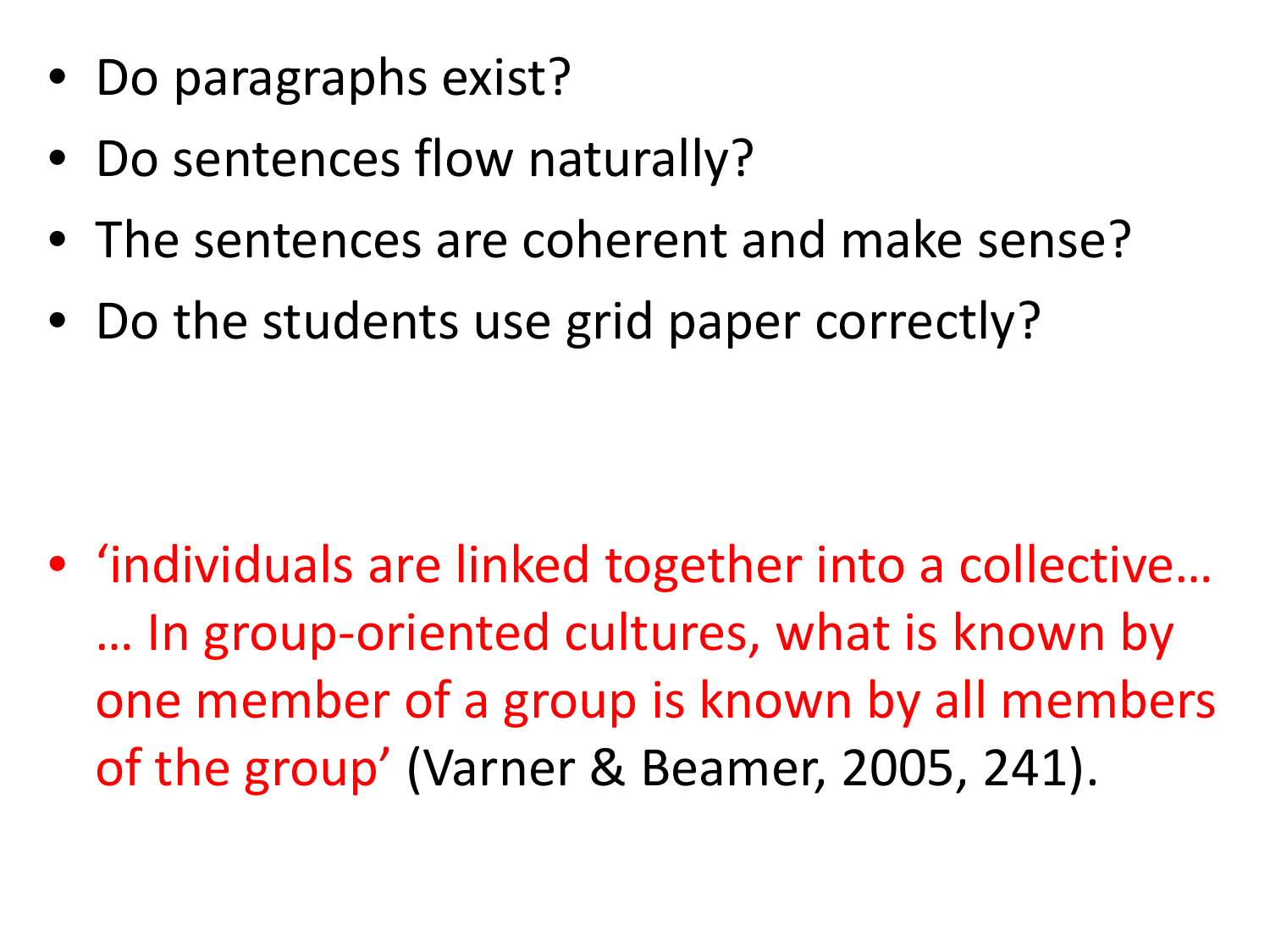## 4) Grammar & Structure - 1

• 'Please check if students have used studied 'Grammar' correctly and include various grammar points. You also include particle mistakes in this category.'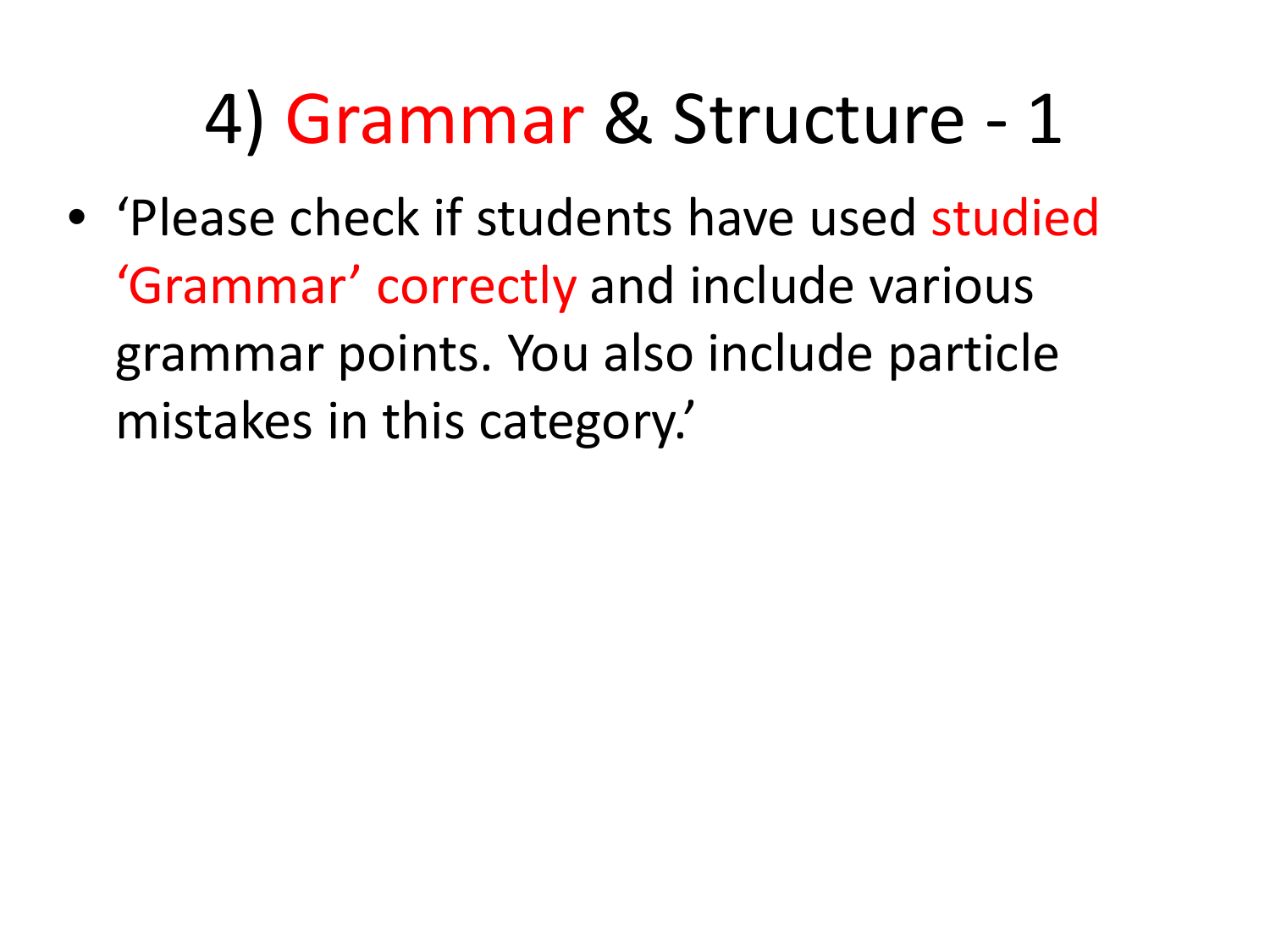# 4) Grammar & Structure - 2

Very specific description to Beginners'

- State name, affiliation, nationality and age.
- Verbs with correct and different particles (to, by, with, at, from, to), object particles for specific verbs. Plus points are given for the correct use of 'nowhere' and/or 'nothing'.
- Plus points are given for the correct use of adverbs such as 'sometimes', 'always', 'very' and 'not very'.
- Plus points are given to the correct use of connectors such as 'and' and 'then'.
- Some adjectives: Plus points are given to the use of negative forms.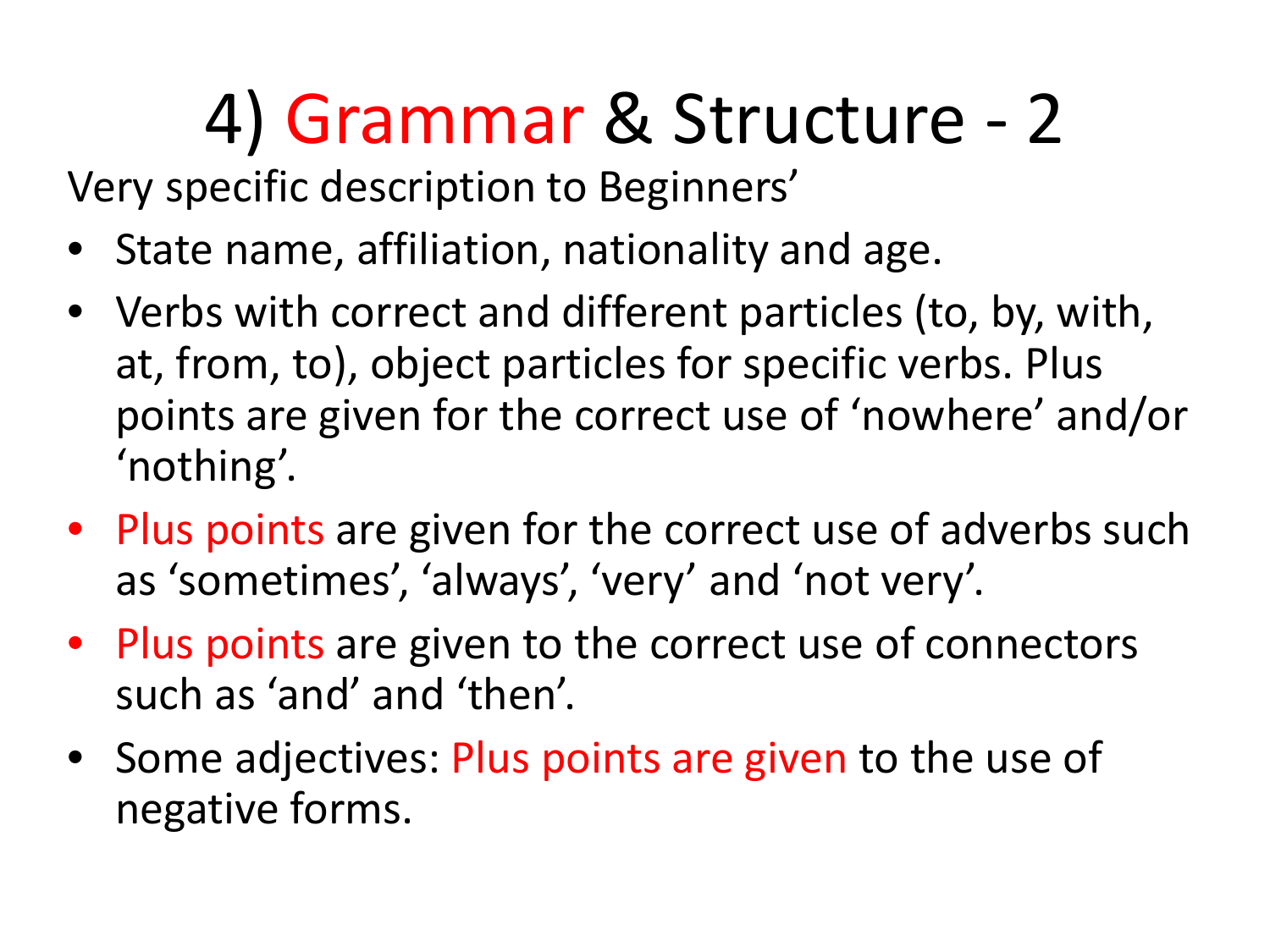## 4) Grammar & Structure - 3

- 'Please write down correct grammar underneath the grid papers. By doing this, you will see how many grammar points students used and the variety of their usages. This also helps the second markers to mark.'
- 'it is helpful for the second markers to underline in red where students used incorrect grammar(but you don't have to correct them as students do not see these scripts)'
- 'individuals are linked together into a collective… In group-oriented cultures, what is known by one member of a group is known by all members of the group' (Varner & Beamer, 2005, 241).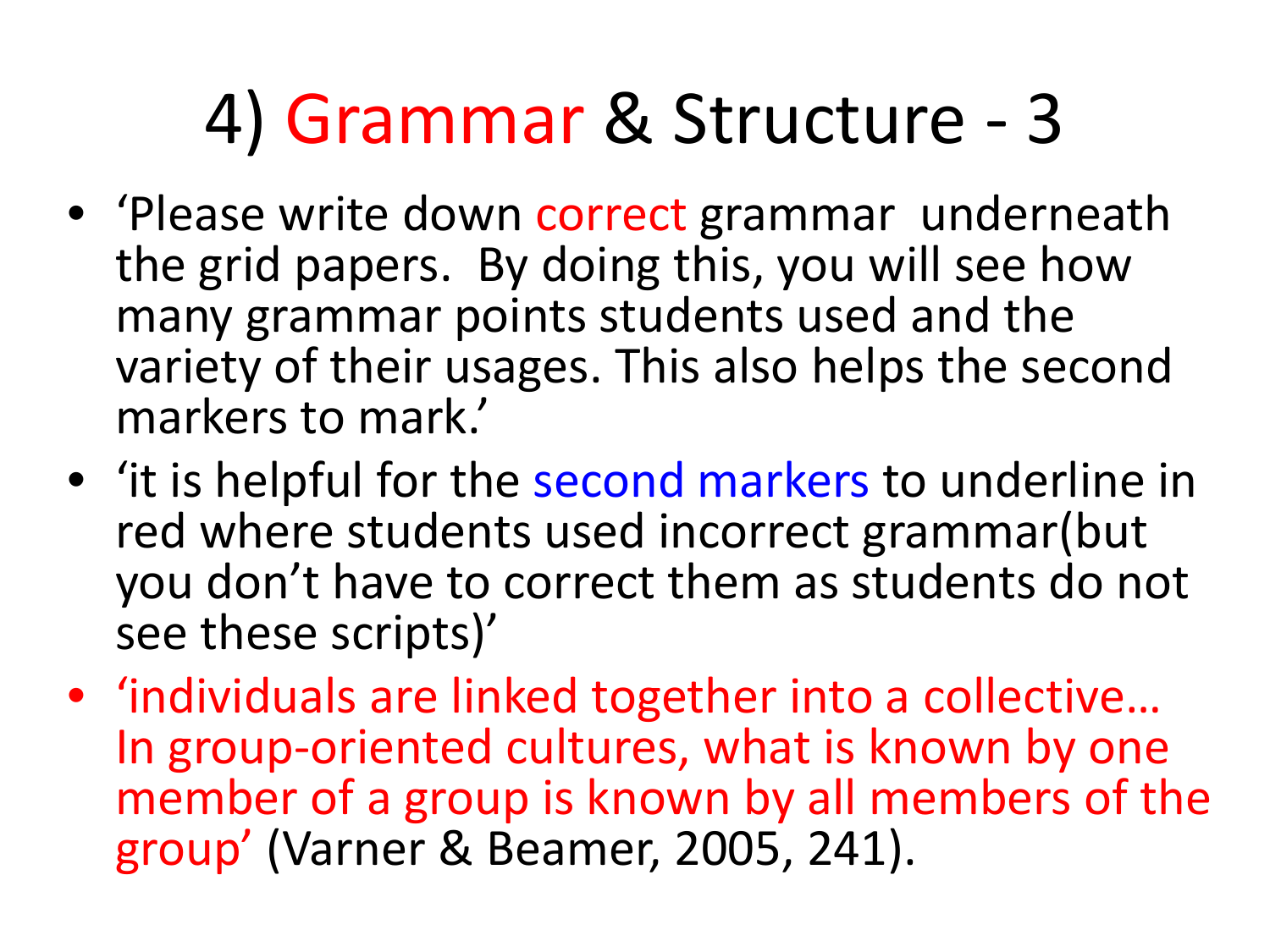# 3 Stages of marking and grading

- 1) The first marker has to count how much grammar and vocabulary mistakes there are in each students' essay writing and record the number to justify their marks awarded;
- 2) Taking into account the number of the highest (Maximum) and the lowest (Minimum) students' number of mistakes, the average number of mistakes is determined by the first marker;
- 3) Based on the Max, Min and Average number of mistakes, the benchmark is created by the first marker.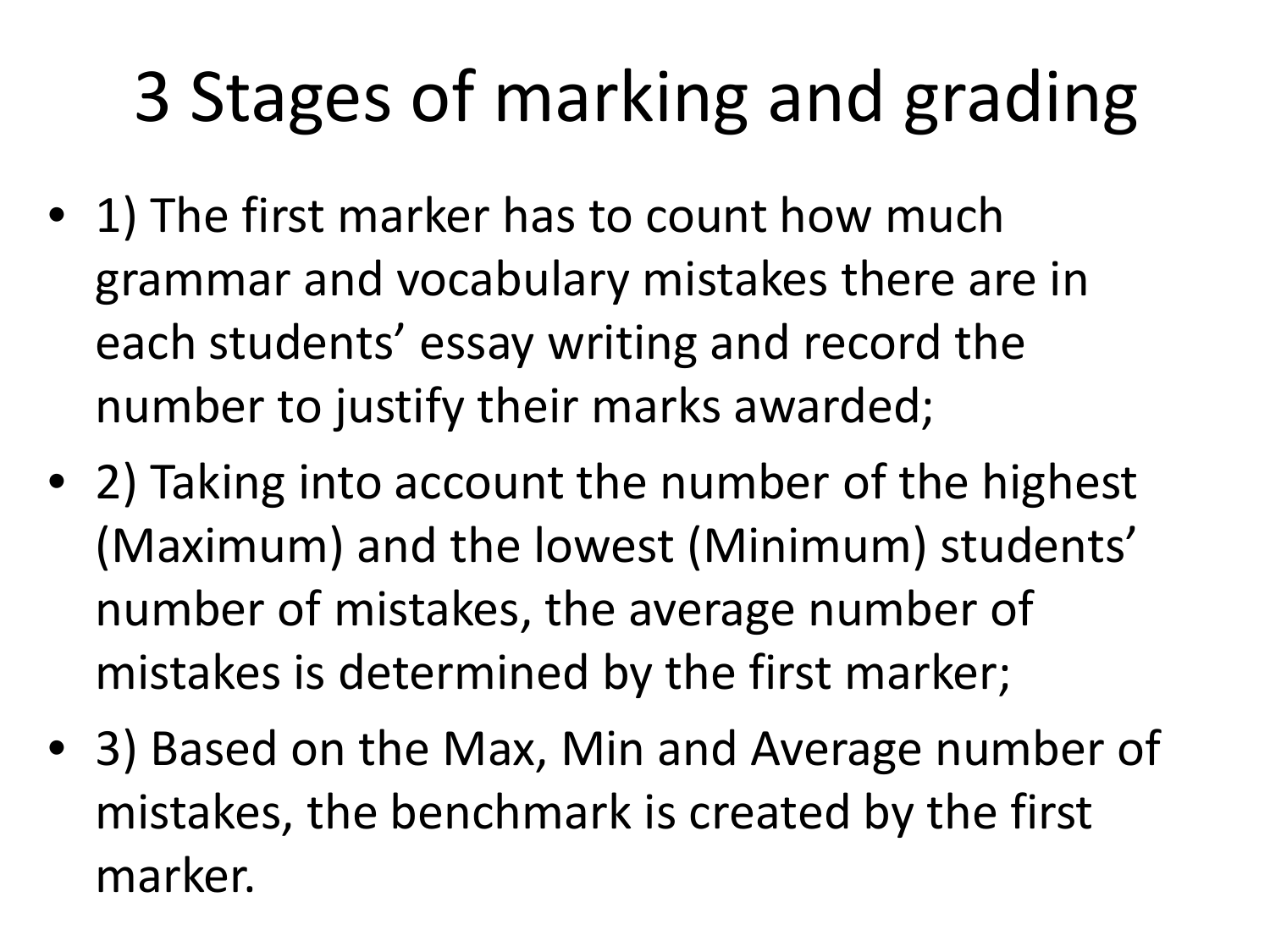#### Conclusions

• High context, collectivist and strong uncertainty avoidance culture.

> -Emphasis of correct answers and accuracy, which shows strong uncertainty avoidance culture

-Vague and indirect instructions were observed, which shows high context and also collectivist culture

- Categorisations 1 &2were not very detailed (simple), but deduction points and plus points in Categorisation 3 were written very specifically and in detail.
- Use of quantitative method to justify their marks to the second and external markers
- Strength of this assessment criteria
- $\Rightarrow$  the quality of the grading is more standardised and consistent
- Weakness of this assessment criteria
- $\Rightarrow$  time consuming, additional work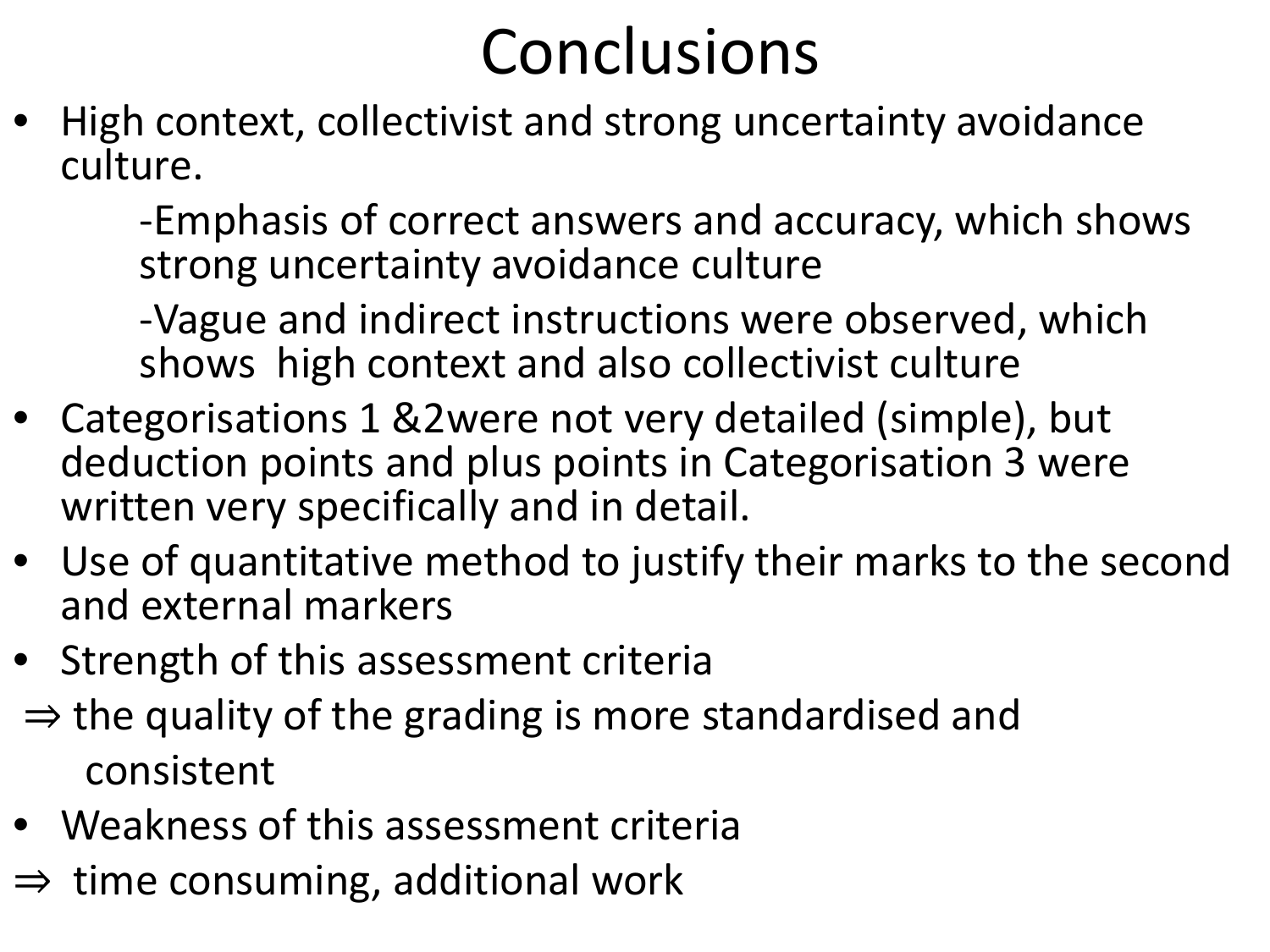Recommendations to managers/directors who coordinate languages Manager

- Revise periodically the definition of categorisation 1 to examine if there are any duplicated categories and update the unclear, ambiguous or inappropriate definitions
- It is worth considering incorporating some aspects of the assessment criteria in this presentation if you wish to enhance the language teachers' grading quality consistent and standardised.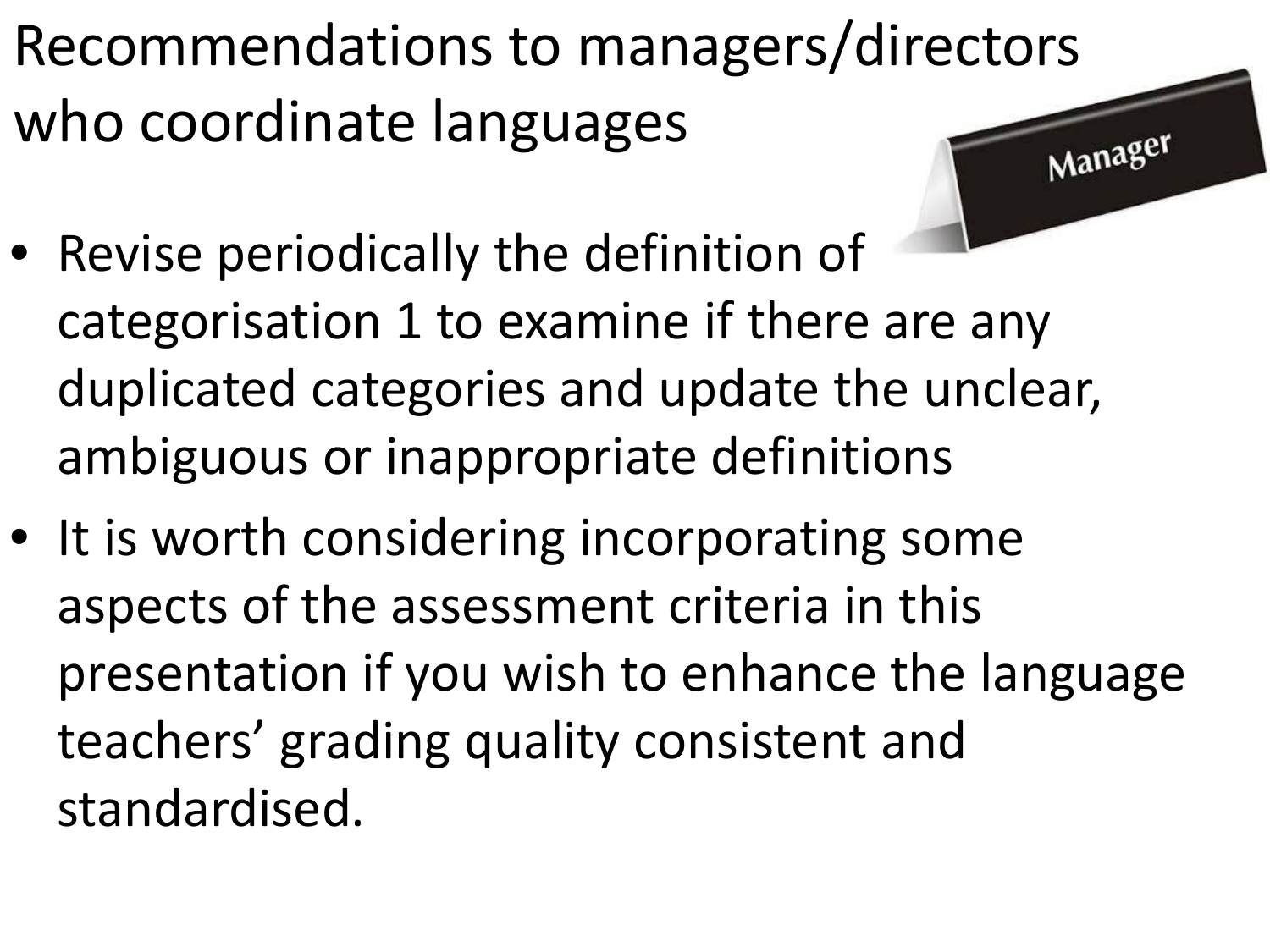Recommendations to Language teachers



• Inform students whether the focus is on accuracy or creativity.

#### Accuracy vs. Creativity? The Debate.







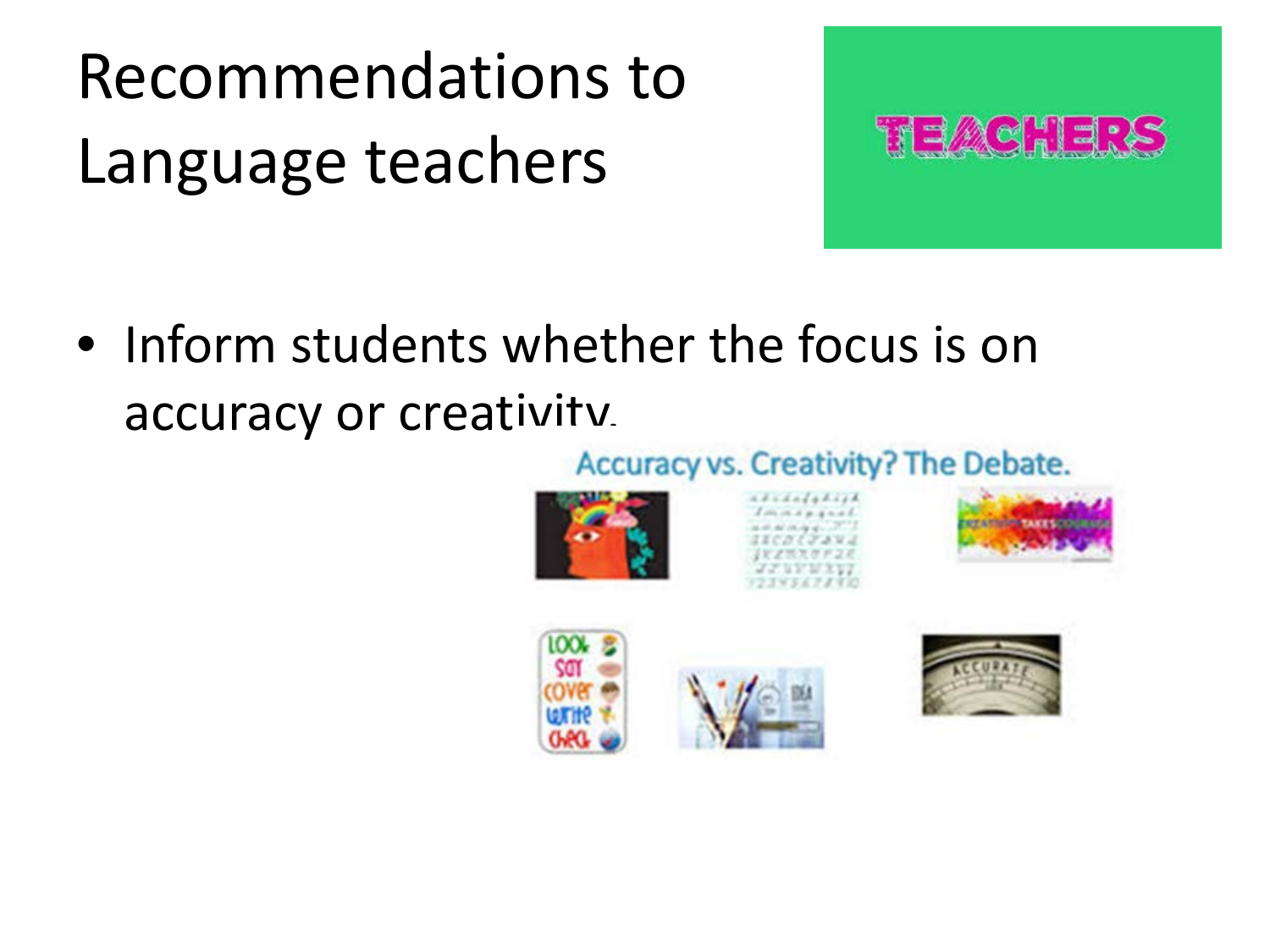#### References

- Charnock, K. (2010). The right to reticence. *Teaching in Higher Education*. 15(5). 543-552.
- Hall. E. T. (1976). *Beyond Culture*. New York: Anchor Press, Doubleday.
- Hofstede, G. (1991). *Cultures and Organizations – Software of the mind,* McGraw-Hill Book Company, New York, NY.
- Hofstede, G., Hofstede, G. J. and Minkov, M. (2010). *Cultures and Organizations – Software of the mind,* McGraw-Hill Book Company, New York, NY.
- Imperial College London (2017). *Japanese Level 1 Marking Scheme (writing) for summative assessment*.
- Kaplan, R. B. (1966). Cultural thought patterns in inter-cultural education *Language Learning*. *16.* 1-20. Doi: 10.1111/j.1467- 1770.1966.tb00804.x.
- Varner, I. I. & Beamer, L. (2005). *Intercultural Communication in the Global Workplace*. McGraw-Hill, New York, NY.